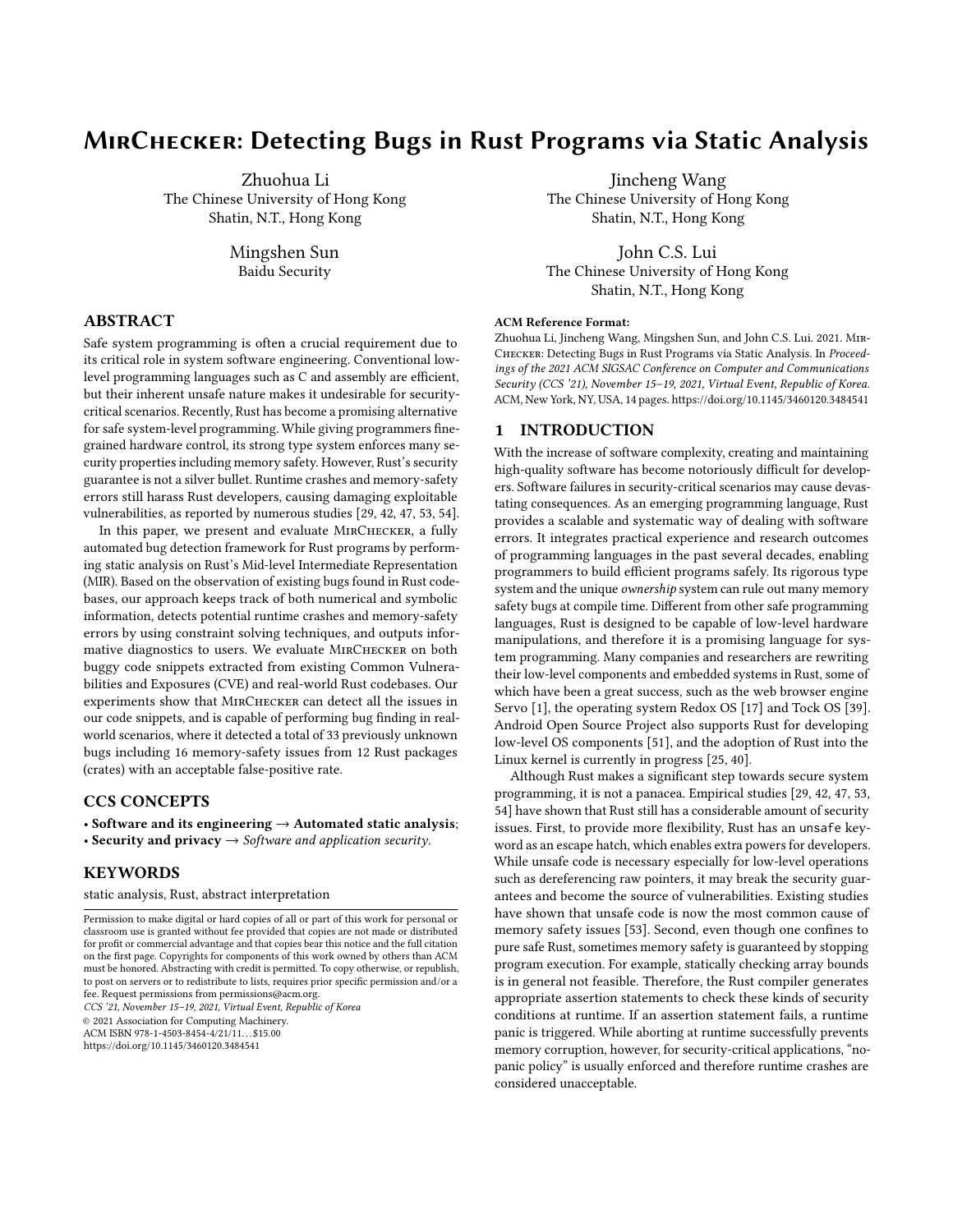To tackle the above problems, we propose using static analysis to detect potential memory-safety issues and runtime panics before the Rust programs are deployed. Our approach can be regarded as a complement of Rust's type system, enforcing more rigorous security checks on Rust code. We argue that making a static analyzer dedicated for Rust by leveraging Rust's type system has the following advantages: (1) Precision: Rust is statically and strongly typed, so the type system can provide more information to make the analysis more accessible and more precise. A dedicated analyzer can also take advantage of the special patterns of bugs that are unique to Rust programs (§ [3.1\)](#page-2-0). (2) User-friendliness: The Rust compiler explicitly inserts assertions to check safety conditions dynamically in order to prevent undefined behaviors. These assertions can be used by the static analyzer as conditions that should be checked (§ [4.2.3\)](#page-4-0), thus no manual annotations are needed. (3) Efficiency: The ownership system statically determines the lifetime of each variable, so the analyzer can safely clean up the storage for variables that have gone out of their scopes. This dead variable cleaning mechanism reduces memory consumption and speeds up the analysis (§ [8.3\)](#page-10-0).

In this work, we present MirChecker, a fully automated bug detection tool designed for Rust programs. It is based on the theory of Abstract Interpretation [\[18](#page-13-11)[–20\]](#page-13-12), which provides the foundation of dataflow analysis by formalizing the relationship between analysis and semantics. The core design of MirChecker follows the monotone framework [\[46\]](#page-13-13) that approximates each property of interest as a complete lattice. Transfer functions are defined for each statement, specifying how the properties are manipulated and transferred by each statement. We propose to use a dedicated abstract domain that gathers both numerical and symbolic values, where the former is used for integer bounds analysis and the latter is mainly used as the memory model. Then a fixed-point algorithm is executed to propagate the properties through the control flow graph (CFG). When the fixed-point algorithm terminates, it generates the invariants for the whole program. Finally, we implement several bug detectors that leverage the analysis result to perform bug detection. MIRCHECKER is implemented as an additional analysis pass of the official Rust compiler, and is integrated with the official package manager Cargo to provide a similar user interface with existing tools used by Rust developers. The analysis is done on top of Rust's Mid-level Intermediate Representation (MIR), which contains rich type information that we can take advantage of. The bug detection procedure considers the common patterns that we observe from existing reported bugs. To demonstrate the capability of MIRCHECKER, we test our tool on 10 buggy code snippets extracted from existing bugs and more than 1,000 real-world Rust crates. Our evaluation shows that MirChecker is able to detect all the issues in our artificial code snippet dataset, and in particular, it finds 33 previously unknown bugs including 16 memory-safety bugs in 12 real-world Rust crates. With the help of some false-positive suppression heuristics, in our experience, the manual effort of identifying bugs from generated diagnostic messages is acceptable.

To sum up, our contributions are listed as follows:

• We present a new bug detection tool that is dedicated to Rust programs. By utilizing static analysis and constraint solving techniques, MirChecker can generate diagnostic messages that assist developers to quickly pinpoint potential bugs in their programs.

- We propose to use a dedicated abstract domain that keeps track of both numerical and symbolic values in Rust programs. We show that this design captures the common pattern of Rust vulnerabilities, and it is suitable for analyzing the structure of Rust MIR.
- We implement MirChecker and evaluate its effectiveness and performance in both artificial dataset and real-world Rust codebases. MirChecker reveals 33 previously unknown bugs including 16 memory-safety issues. We will opensource our system and dataset (§ [13\)](#page-12-1) which may become the basis of other research in the future.

The rest of the paper is organized as follows. In Section [2](#page-1-0) we give the background knowledge of static analysis and the Rust programming language. In Section [3](#page-2-1) we briefly introduce the existing bugs found in Rust. The design of MirChecker is presented in Section [4,](#page-3-0) and we illustrate how Abstract Interpretation is performed on our language model in Section [5.](#page-4-1) The algorithms and implementation for processing the control flow graph and generating security conditions is discussed in Section [6](#page-6-0) and Section [7.](#page-9-0) Finally, we report the experiments we have done and show the evaluation results in Section [8.](#page-9-1)

## <span id="page-1-0"></span>2 BACKGROUND

In this section, we introduce some preliminaries of static bugfinding techniques and the Rust programming language, especially its novel ownership-based resource management model, how it provides security guarantees, and why programs written in Rust may still have bugs.

## 2.1 Static Analysis and Bug-Finding

Conventional bug-finding approaches such as manual code review and unit testing are neither scalable enough to deal with sophisticated software with enormous amounts of code, nor convincing enough to prove the absence of vulnerabilities. Among all approaches, static analysis is attractive for its following features. First, static analysis is automated so it saves a lot of human effort. Second, it statically detects bugs without running a program, so it does not introduce extra runtime overhead. Finally, it can be used before the program is deployed, preventing severe consequences caused by critical bugs in advance. Many successful static bug-finding techniques and frameworks have been used in the industry, such as pattern matching [\[34\]](#page-13-14), program inconsistency [\[27,](#page-13-15) [28\]](#page-13-16), dataflow analysis [\[36\]](#page-13-17) and symbolic execution [\[37\]](#page-13-18).

In general, static program analysis is an automated technique that can extract runtime properties of programs without running them. Unfortunately, according to Rice's theorem [\[49\]](#page-13-19), any nontrivial semantic property of programs is undecidable, which means perfectly precise static analysis is fundamentally impossible. Abstract Interpretation [\[18–](#page-13-11)[20\]](#page-13-12) addresses this problem by maintaining a sound over-approximation of the execution state at every program point. It models the program execution in a certain abstract domain, and each element of the domain represents a certain program state, which is referred to as an abstract state. Classical literature usually represents an abstract state as a lattice (a partially ordered set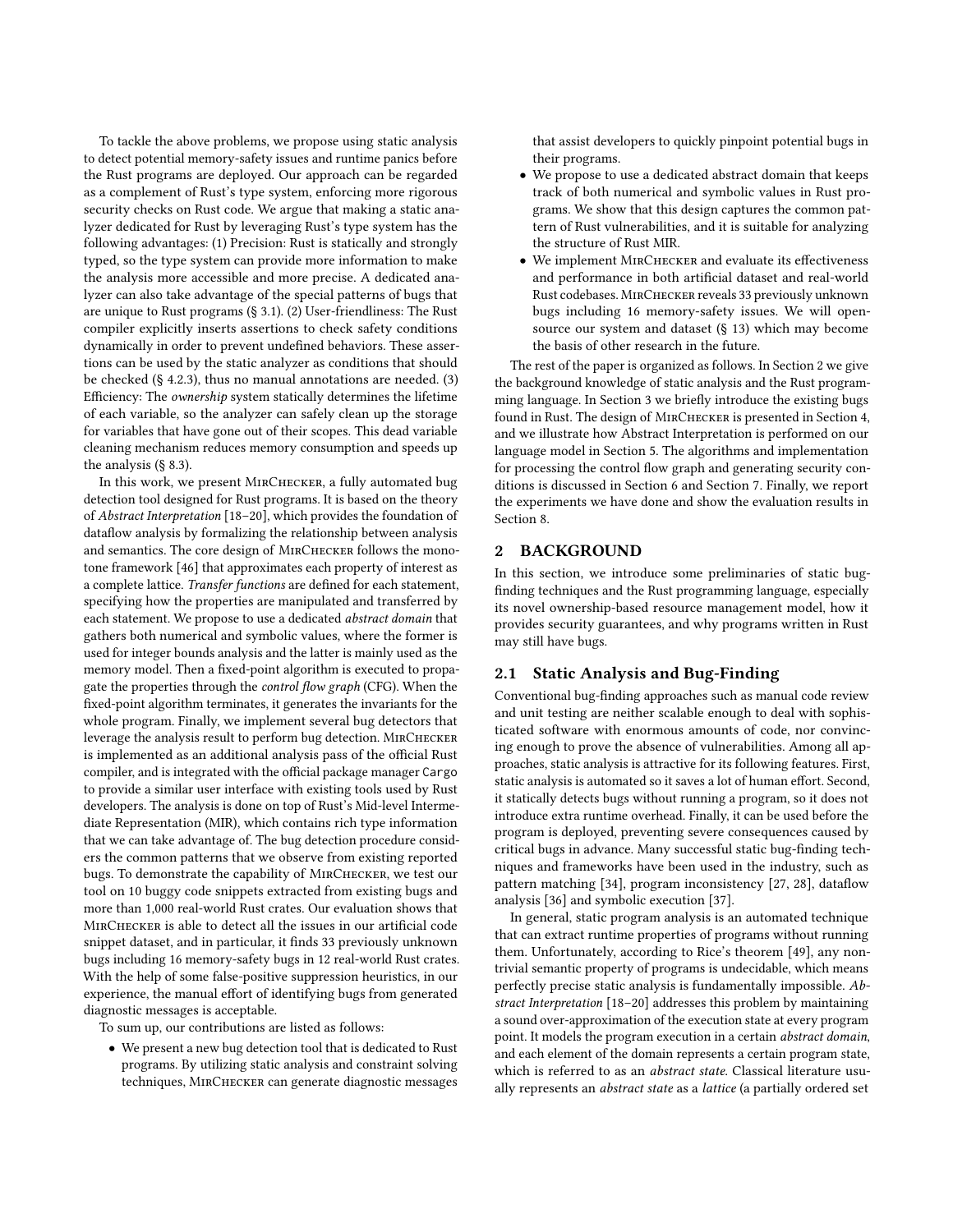$(State, ⊑)$  with a *join* operator  $□$ ), while the statements of the program semantics are modeled as abstract transfer functions over abstract states. For example, interval analysis [\[18\]](#page-13-11) computes for every integer variable a lower bound and an upper bound for its possible values. The abstract state is a lattice which consists of infinite number of intervals  $[l, h]$ . The order relation  $\subseteq$  is defined as interval inclusion, i.e., the order of  $s_1 = [l_1, h_1]$  and  $s_2 = [l_2, h_2]$  is defined as  $s_1 \subseteq s_2 \Leftrightarrow l_1 \ge l_2 \wedge h_1 \le h_2$ . The *join* operator  $\sqcup$  is defined as the union of two intervals, i.e.,  $s_1 \sqcup s_2 = [min(l_1, l_2), max(h_1, h_2)].$ Special elements  $\top$  (top) and  $\bot$  (bottom) are defined to represent the greatest and the least element in the lattice, respectively. During the analysis, each integer variable is assigned with an interval which represents a sound approximation of its possible values.

The analysis is performed on the program's control flow graph (CFG), which contains information about the dependency relations between each basic block. Each statement is associated with a transfer function, which takes as input an abstract state and outputs a new state.

The design of abstract domains and transfer functions highly depends on applications. Numerous abstract domains are proposed in order to capture different properties. For example, numerical abstract domains such as interval [\[18\]](#page-13-11), octagon [\[43\]](#page-13-20), polyhedra [\[21\]](#page-13-21), and congruence [\[32\]](#page-13-22) approximate the numerical value of each variable. Some specialized abstract domains are designed for specific tasks, such as pointer analysis and cache-based side channels detection.

#### 2.2 The Rust Programming Language

Rust is known for its ability to build programs that are both fast and secure. The Rust type system rigorously enforces strict disciplines to eliminate security issues. The most unique feature that distinguishes Rust is the ownership system, which enables Rust to guarantee memory safety without performing garbage collection.

The main idea of the ownership system is derived from concepts of linear logic [\[31\]](#page-13-23) and linear types [\[52\]](#page-13-24), which mean all values must be used exactly once. However, linear type systems are too restrictive for real-life applications. Therefore, Rust uses the concept of ownership, which relaxes the constraint of pure linearity. Under the ownership system, each value (e.g., an integer on the stack) has a unique owner (the variable binding). The scope of an owner determines the lifetime of its value. Ownership can be moved (transferred) between owners. Once the ownership is moved, the value is no longer accessible from the original variable binding. Rust also supports references that temporarily borrow a value from the owner without invalidating it. References are either mutable or immutable. The regulation is "no mutable aliasing", meaning that it is safe to have more than one reference to a value as long as the value is read-only; when the value is writable, only one single reference is allowed to exist. The restrictive rules for move and borrow are the key to achieving memory safety. On the one hand, the lifetime of each value is kept track of by its owner, and therefore the lifetime of a reference cannot exceed the value it points to. This effectively prevents many memory safety issues caused by dangling pointers. On the other hand, neither reference counting nor garbage collection is needed because resources are bounded with the lifetime of objects. The Rust compiler can automatically deallocate resources

once their owners go out of their scopes. Note that all of the above are done at compile time thus no runtime overhead is introduced.

Although Rust has made significant progress in achieving safe system programming, it also provides an unsafe keyword which may breach the safety promise and lead to undefined behaviors.

#### <span id="page-2-1"></span>3 MOTIVATION

Before we elaborate on the details of MIRCHECKER, we first give an overview of the existing vulnerabilities of Rust. Specifically, we illustrate our observation which motivates the design of Mir-Checker. Then we give two examples to illustrate why Rust's type safety guarantee is not sufficient for security-critical scenarios, and how static analysis may provide mitigation.

#### <span id="page-2-0"></span>3.1 Rust Bugs Overview

Numerous empirical studies [\[29,](#page-13-0) [42,](#page-13-1) [47,](#page-13-2) [53,](#page-13-3) [54\]](#page-13-4) have shown that despite Rust's security features, vulnerabilities still exist in real world. By carefully inspecting the existing vulnerabilities, we focus on two categories of bugs:

Runtime Panics. In general, Rust's type system cannot enforce all the security conditions at compile time. Therefore, some conditions such as array bounds checking and integer overflow detection are postponed until runtime. The compiler automatically instruments assertions that would abort the execution if a security condition is violated. We observe that incorrectly manipulated integer values cause most runtime panics. For example, arithmetic overflow, out-of-bounds indexing and division by zero are all related to integers. Although aborting execution prevents memory corruption, it still causes denial-of-service attacks. According to a third-party bug collection repository trophy-case<sup>[1](#page-2-2)</sup>, about 40% of bugs are categorized as arithmetic error or out-of-range access.

Lifetime Corruption. Traditional memory corruption issues like use-after-free and double-free are well addressed by Rust's ownership system in the safe realm. However, the side-effects of the ownership system and the capability of unsafe together lead to a new pattern of dangling-pointer issues: Unsafe code may first corrupt the ownership system, causing invalid pointers or shared mutable aliases, then the ownership system automatically drops memory which further leads to double-free or use-after-free errors. This kind of memory corruption pattern is first reported by Xu et al. [\[22,](#page-13-25) [53\]](#page-13-3). In this paper, we will name it as lifetime corruption.

Based on the observations, we aim to combine numerical and symbolic static analysis, as they can capture both the paradigms of the above two kinds of errors. First, we use numerical static analysis to get bounds for each integer variable, such that potential runtime panics caused by integer-related operations can be detected. Second, we use symbolic static analysis to keep track of the ownership of heap memory. Especially, we focus on several unsafe functions that may create aliases of heap memory, as lifetime corruptions are usually related to shared mutable aliases and dropping heap memory.

<span id="page-2-2"></span> $^1$ <https://github.com/rust-fuzz/trophy-case>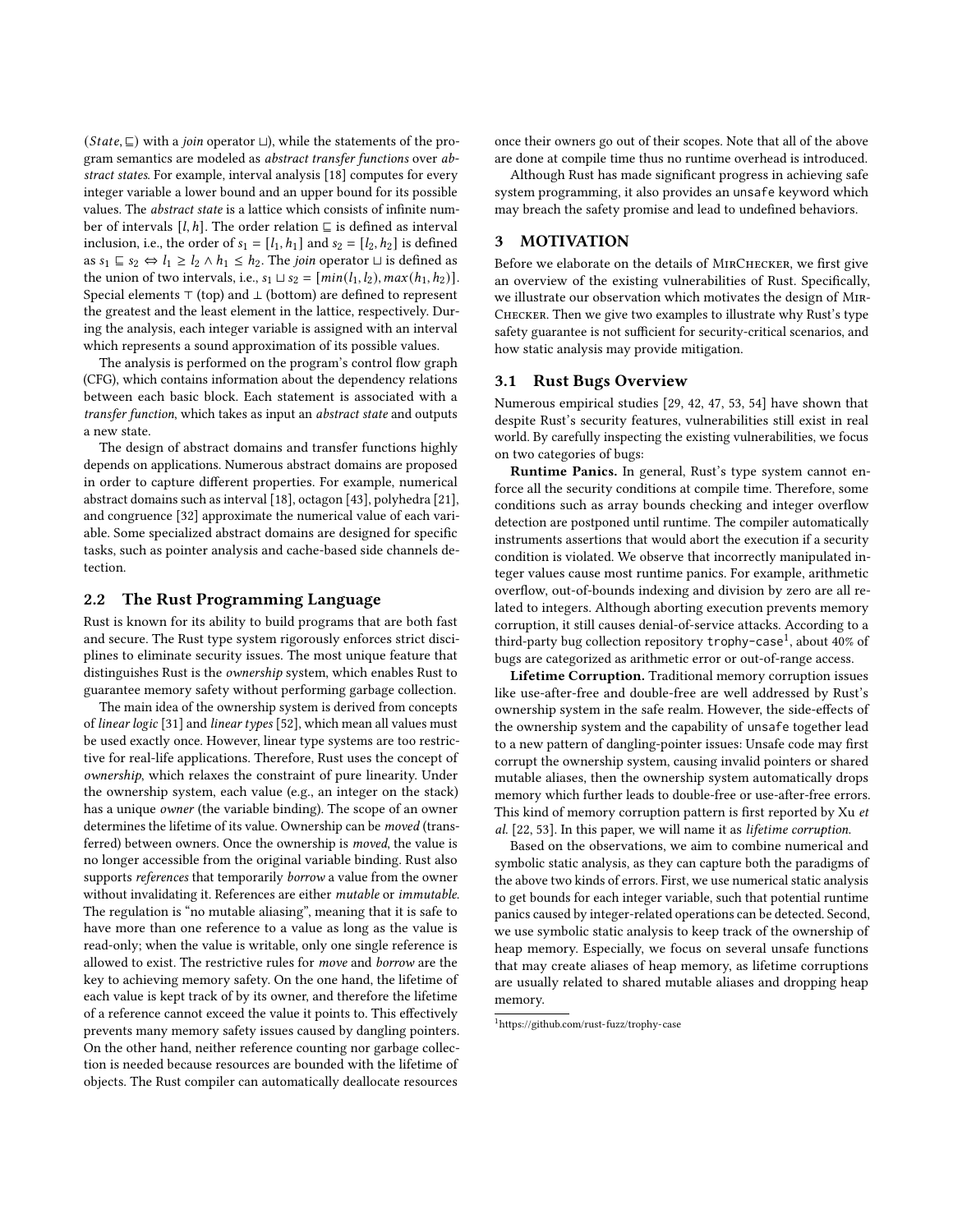## 3.2 Motivating Examples

We give two existing vulnerabilities found in Rust, an integer overflow and a use-after-free, which respectively lie in the two categories we mentioned above. Unrelated details have been removed for simplicity of presentation. Listing [1](#page-3-1) shows the integer overflow (CVE-2017-1000430 [\[10\]](#page-13-26)) discovered in the rust-base64 crate.

```
1 fn encoded_size(bytes_len: usize, config: Config) -> usize {
        2 let rem = bytes_len % 3;
 3
        4 let complete_input_chunks = bytes_len / 3;
         let complete_output_chars = complete_input_chunks * 4;<br>let printing_output_chars = if rem == \theta {
              printing\_output\_chargescomplete_output_chars
        8 } else {
9 complete_output_chars + 4<br>10 \}:
        10 };
\frac{11}{12}\mathcal{E}
```
#### Listing 1: Function **encoded\_size** could overflow **usize** and eventually lead to buffer overflow.

The vulnerable function encoded\_size takes an integer bytes\_ len as input. This integer is first divided by 3 and then multiplied by 4, and this computation may cause an integer overflow. This function is used to calculate the size of a heap buffer that needs to be reserved, and thus eventually leads to a smaller buffer. Accessing this buffer may result in a buffer over-read.

Numerical static analysis is able to detect this kind of vulnerabilities because the possible values of each variable are computed. For example, a static analyzer with interval abstract domain may reason about this code snippet as follows. First, according to the type of the input integer, the range of bytes\_len can be represented as an interval  $[0, 2^{64} - 1]$  (we assume a 64-bit platform). Then, according to the interval arithmetic, after the division and multiplication, the range becomes  $[0, (2^{64} – 1)/3 \times 4]$ . Finally, depending on the value of rem, the possible outcome is either  $[0, (2^{64} - 1)/3 \times 4]$  or  $[4, (2^{64}-1)/3 \times 4+4]$ . By taking the least upper bound of these two intervals, we obtain an over-approximation  $[0, (2^{64} – 1)/3 \times 4 + 4]$ , which is larger than the valid range of type usize. A static analyzer can help to identify this potential integer overflow.

```
1 fn from(buffer: Buffer) -> Vec<u8> {
    2 let mut slice = Buffer::allocate(buffer.len);
    3 let len = buffer.copy_to(&mut slice);
    4 unsafe {
         5 Vec::from_raw_parts(
             slice.as_mut_ptr(), len, slice.len())
    7 }
\mathcal{E}
```
#### Listing 2: Mutable aliases created by **unsafe** could cause a use-after-free.

Our second example shows a use-after-free (CVE-2019- 16140 [\[13\]](#page-13-27)) found in the chttp crate, as shown in Listing [2.](#page-3-2) The from function first allocates a buffer slice and returns a vector composed by the unsafe function Vec::from\_raw\_parts, which obtains the ownership of slice. This unsafe behavior breaks the consistency of the ownership system, i.e., a chunk of memory now has two owners simultaneously. When the function from

returns, the automatic dropping of slice deallocates the memory thus makes the returned vector invalid, causing a use-after-free when accessing the return value later.

Several existing use-after-free bugs (e.g. CVE-2019-15552 [\[11\]](#page-13-28) and CVE-2019-15553 [\[12\]](#page-13-29)) are due to the similar reason: the unsafe code corrupts the ownership system, then the automatic dropping mechanism causes dangling pointers. While this kind of problems is difficult to be detected by manual inspection, static analysis can help. The idea is to analyze the *control flow graph* (CFG) of a program and symbolically keep track of the ownership of each allocation. In the above example, by analyzing the ownership transitions, it is possible for a static analyzer to see that both the return value and slice point to the same chunk of memory. Then the memory deallocation statement (Drop) followed by the return statement (Return) corrupts memory.

## <span id="page-3-0"></span>4 DESIGN

In this section, we first illustrate the design choices of our static analysis methodology and their advantages. Then we present the high-level architecture of MIRCHECKER.

## 4.1 Methodology

In general, performing static analysis requires modeling program semantics. We propose to combine numerical static analysis and symbolic execution, and perform analysis on top of Rust MIR.

In contrast to leveraging existing efforts on static program analysis such as IKOS [\[7\]](#page-13-30), Crab [\[14\]](#page-13-31) and KLEE [\[8\]](#page-13-32), which perform static analysis on either LLVM [\[38\]](#page-13-33) bitcode or self-defined intermediate representation, we decide to develop MirChecker from scratch based on Rust MIR for the following reasons. First, Rust MIR reduces most of the complex syntax of Rust into a much simpler core language, more importantly, it preserves type information and debugging data that we can take advantage of. For static analyzers, in general, the more information they have, the easier it is to find errors and suppress false positives. Second, although Rust uses LLVM as its backend, we find that most existing tools are dedicated to C/C++ and cannot directly work for Rust. Possible problems span from the lack of support of certain LLVM IR patterns to the lack of suitable standard library models [\[30\]](#page-13-34). Third, off-the-shelf tools are usually only compatible with specific versions of LLVM, thus users may have to compile their code using outdated Rust compilers in order to meet the requirements.

We perform integer bounds analysis using numerical abstract domains based on the observation that most runtime panics are caused by integer-related issues such as arithmetic errors and out-ofbounds access. Especially, numerical abstract domains are suitable for modeling low-level security-critical Rust programs, like embedded systems, where integer manipulations are usually heavily used. While performing numerical analysis, we construct symbolic formulas according to MIR's data structures. We also define a set of syntax-driven reduction rules that symbolically evaluate the formulas whenever possible (§ [5.2\)](#page-5-0). As we will show, the combination of numerical and symbolic analysis mutually improves each other. On the one hand, Rust MIR contains complicated structures like references and arrays, which are problematic for numerical abstract domains, as they usually only support arithmetic operations and do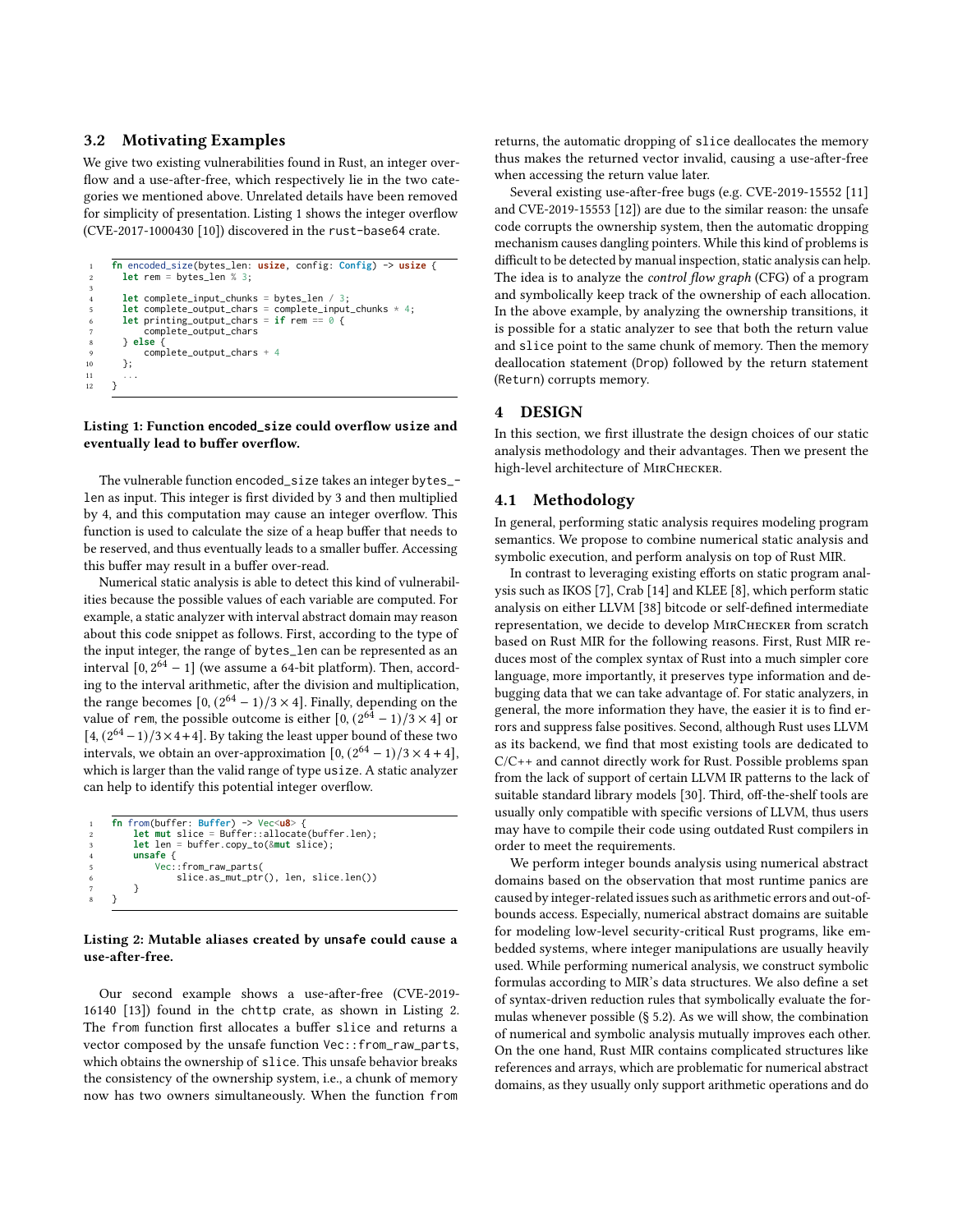not understand the underlying memory layouts. Therefore, we utilize symbolic evaluation to work as the memory model and improve the precision of numerical analysis. On the other hand, the computational complexity of computing numerical abstract domains is usually much lower than SMT solving. Therefore our approach is more scalable than pure symbolic execution, where symbolic formulas may become too long and storing such information and solving constraints eventually become infeasible because of path explosion.

## 4.2 Architecture

The whole analysis process follows the canonical three-phase design of static analyzers: (1) user interface, (2) static analyzer and (3) bug detection, as depicted in Figure [1.](#page-4-2)

<span id="page-4-2"></span>

Figure 1: The architecture of MIRCHECKER.

4.2.1 User Interface. We aim to provide a straightforward user interface such that users can use MirChecker together with other tools in the Rust ecosystem with minimal effort. Our user interface is a customized subcommand of Cargo, the official package manager of Rust. It reads a Rust crate as input, together with user-provided options that configure the behaviors of the analysis procedure (e.g., the entry point of the analysis). Cargo is called to automatically resolve dependencies of the input crate and collect all the needed source files. Then according to the user-provided options, an instance of static analyzer with appropriate configurations is initialized. We utilize the dependency information to dispatch source files, i.e., we only invoke the static analyzer on source files that are in the current Rust crate being analyzed, and use the vanilla Rust compiler to compile the remaining dependencies. This way, the amount of expensive analysis can be significantly reduced and only diagnostic messages for the targeting crate will be emitted.

4.2.2 Static Analyzer. Behind the user interface, the actual static analyzer is implemented as a modified Rust compiler with an additional analysis pass. The design goal is to extract both numerical and symbolic information from a control-flow graph (CFG). The analysis procedure is inserted as a customized callback function for the Rust compiler, which is invoked automatically after the compiler gathers all the information of the source code, thus we are able to access the internal compiler data structures and perform static analysis. The static analysis procedure first preprocesses the CFG for each function generated by the compiler and creates a weak topological ordering (WTO) [\[6\]](#page-13-35) of the basic blocks (§ [6.1\)](#page-7-0). Then according to the ordering, it adopts a fixed-point algorithm that iteratively executes Abstract Interpretation (§ [5\)](#page-4-1) for each basic block and updates the result until it reaches a fixed point.

In the meantime, the global context works as an in-memory database for two purposes: (1) It stores the analysis results during the analysis phase, and further provides them to the bug detectors in the bug detection phase. (2) It caches data that is repetitively used during the analysis (e.g., the WTO for each function) in order to avoid redundant computation.

<span id="page-4-0"></span>4.2.3 Bug Detection. After the analysis finishes, several bug detectors are invoked to detect potential vulnerabilities based on the analysis result, and diagnostic messages are generated accordingly. The bug detectors use constraint solving techniques to determine whether security conditions are violated. We consider two categories of security conditions: (1) runtime assertions and (2) common memory-safety error patterns. First, the Rust compiler automatically generates runtime assertions for security conditions that cannot be checked at compile time (e.g., out-of-bounds accesses and integer overflows). We utilize these assertions as verification conditions. The violation of this kind of conditions can trigger runtime panics but should not cause memory corruption. Second, we detect potential memory-safety issues based on the observations of the common pattern of lifetime corruptions (§ [3.1\)](#page-2-0).

Finally, the diagnostics emission mechanism leverages the Rust compiler's internal infrastructures, therefore the diagnostic messages are structured and informative. The produced diagnostics show what kind of error might occur and its location. The expressive diagnostics can help users to pinpoint potential bugs in their programs quickly.

## <span id="page-4-1"></span>5 ABSTRACT INTERPRETATION

In this section, we introduce how our abstract domain is designed to capture both numerical and symbolic values during the analysis, and in particular, how they mutually improve each other. We define our minimal language model and memory model for Rust MIR. Based on these models, we introduce our abstract domain and illustrate how numerical and symbolic information can be extracted.

#### <span id="page-4-3"></span>5.1 Language Model

We introduce a simple language that captures the core syntax of Rust MIR. The purpose of it is twofold. First, on top of this language model, we can define abstract domains and transfer functions. Second, it is used to construct symbolic expressions, as MirChecker's memory model (§ [5.2\)](#page-5-0) symbolically evaluates these expressions to mimic memory accesses. Branch conditions are also stored as symbolic expressions and used for refining the analysis result (§ [6.1\)](#page-7-0). Due to the complex nature of Rust, it is not realistic to model all the language features, thus we only extract necessary components useful for our purposes.

A Rust program consists of several functions and global variables. MirChecer uses a unified way to deal with both of them because the initialization procedure of each global variable can be viewed as a function as well. Each function can be represented as a control flow graph (CFG), where each node is a basic block containing one or more statements without any jumps. At the end of each basic block, there is one terminator, which is a special statement that represents a jump (either conditional or unconditional) among the control flow. We model the core syntax of the statements in Backus-Naur Form (BNF) as shown in Figure [2.](#page-5-1) For the convenience of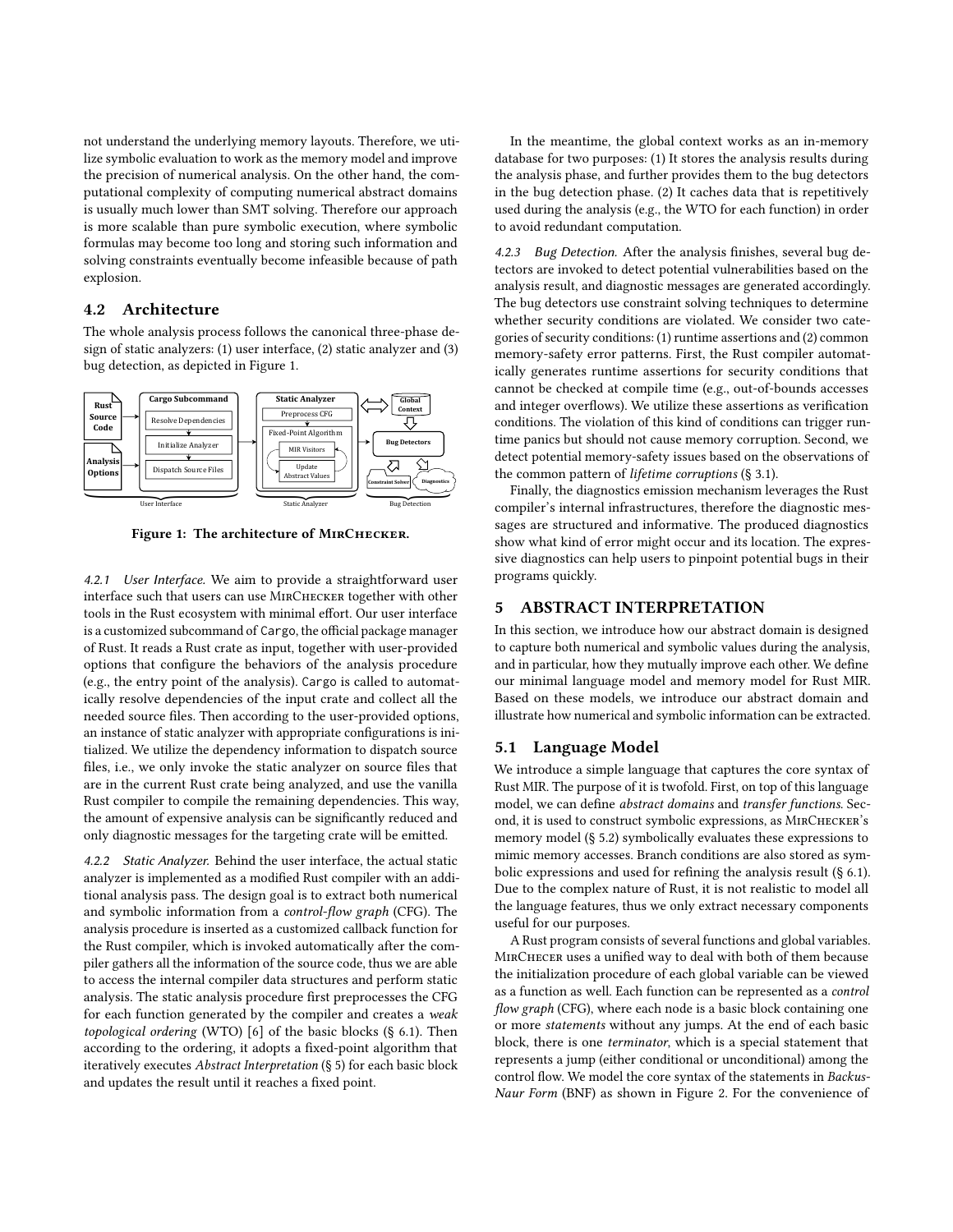our implementation, the syntax mainly captures the skeleton of Rust MIR. Since the design principle of MirChecker is to apply numerical static analysis to Rust programs, we significantly simplify the basic data types that we care about: only integers (including Boolean and signed/unsigned integer data types of various lengths).

<span id="page-5-1"></span>

| Constant          | $\mathcal{C}$ | $\in$                    | Z                                                                          |
|-------------------|---------------|--------------------------|----------------------------------------------------------------------------|
| <b>BasicBlock</b> | b             | $\epsilon$               | Z                                                                          |
| <b>Type</b>       | τ             | $::=$                    | Bool   I8   U8   I16   U16                                                 |
| Local             | υ             | $\in$                    | $\{v_0, v_1, v_2, \ldots\}$                                                |
| <b>Function</b>   | f             |                          | $\in$ { $f_1, f_2, f_3, \ldots$ }                                          |
| BinOp             | $\oplus$      | $:= -$                   | $+$   -   $\times$   $\div$   %   AND   OR                                 |
|                   |               |                          | XOR   SHIFT                                                                |
| CmpOp             | ⊗             | $\mathbf{r} =$           | $<$ $  \leq   ==   >   \geq   \neq$                                        |
| Operand           | op            | $::=$                    | c   p                                                                      |
| Place             | p             |                          | $\therefore = v \,   *p   p.n   p[v]$                                      |
| Rvalue            | r             |                          | $\Rightarrow$ $op \mid \& p \mid \log \mid -op \mid op_1 \oplus op_2 \mid$ |
|                   |               |                          | $op_1 \otimes op_2$   $op$ as $\tau$                                       |
| Statement         | S             | $\mathbf{C}:=\mathbf{C}$ | $s_1$ ; $s_2$   $p = r$                                                    |
| Terminator        | t             | $\mathbf{m}$             | Call $(f, [\text{op}_1, \text{op}_2, \ldots], (p, b))$                     |
|                   |               |                          | Drop(p)   Asset(op)   Goto(b)                                              |
|                   |               |                          | SwitchInt(op, $[b_1, b_2, \ldots]$ )                                       |

#### Figure 2: Core syntax of the Rust language model.

We list the main syntax and its semantics that we are interested in most as follows:

- (1) Assignment ( $p = r$ ) overwrites the value in p with a new value expressed by the expression  $r$ . The left-hand side  $p$  is a Place, which can be either a single local variable Local or a qualified path representing accessing a field  $(p.n)$ , dereferencing a pointer (\**p*), or indexing an array ( $p[v]$ ). The right-hand side  $r$  is an Rvalue, which expresses operations performed on operands such as arithmetic ( $op_1 \oplus op_2$ ), comparison ( $op_1 \otimes op_2$ ), logical inversion (! $op$ ), negation (− $op$ ), getting reference  $(\&p)$  and type conversion (*op* as  $\tau$ ). Note that Rust MIR intentionally distinguishes Place and Rvalue to prevent Rvalues from being nested in one another. The type system of Rust guarantees that  $p$  and  $r$  must be of the same data type.
- (2) Binary operation ( $op_1 \oplus op_2$ ) applies the binary operation  $\oplus$  to two operands  $op_1$  and  $op_2$ . Each operand can be a Constant, or a Place. The binary operator ⊕ includes normal arithmetic operators such as addition and subtraction. Therefore the data type of the two operands and the result are all integers.
- (3) Comparison operation ( $op_1 \otimes op_2$ ) similarly applies the comparison operation ⊗ to its two operands. It differs from binary operations in that it generates a Boolean value instead of an integer value. The results of comparison operations are usually used as branch conditions that may change the flow of control.
- (4) Function call  $(Call(f, [op_1, op_2, \ldots], (p, b)))$  calls a function f with a list of arguments  $[op_1, op_2, \ldots]$ . The return value is assigned to  $p$  in basic block  $b$ . This is also used to allocate heap memory.
- (5) Drop (Drop( $p$ )) explicitly deallocates the memory of  $p$  which is allocated at runtime.
- (6) Assertion (Assert(op)) continues execution if the condition stored in  $op$  is true, otherwise it triggers a runtime panic.
- (7) Goto (Goto(b)) unconditionally jumps to the successor basic block *b*.
- (8) SwitchInt (SwitchInt(op,  $[b_1, b_2, \ldots])$ ) is a conditional branch instruction which transfers control flow to one of the basic blocks in the target list  $[b_1, b_2, \ldots]$ . At runtime, the discriminant operand  $op$  is evaluated into an integer value, and the control flow jumps to the basic block found by indexing the target list using this value. The last element in the target list is used for the default branch.

## <span id="page-5-0"></span>5.2 Memory Model

When analyzing a statement with memory accesses such as dereferencing pointers, a memory model is needed to describe how a static analyzer should handle these memory operations. For example, a statement  $a[0] = *p$  reads memory by dereferencing a pointer p, and writes the result to an array element. However, deciding which memory cell is accessed when encountering a memory read/write operation is notoriously difficult for static analysis, because a memory address may depend on the program's input and is usually only determined at runtime, therefore it is impossible for a static analyzer to know it at runtime. Traditionally, static analysis handles memory accesses with the assistance of a sound points-to analysis [\[44\]](#page-13-36). However, points-to analysis is usually used on lowlevel intermediate representations with a simple load/store memory model, where complex language abstractions have been lowered down into simple primitives such as reading/writing registers. On the contrary, Rust MIR has a much more complicated memory access paradigm than just load and store: it does not view memory as a single flat region. Instead, memory is treated as structured objects, each of which is identified using a Place expression, which contains a base variable and a list of projection elements (e.g., index, dereference) that "project out" from the base variable.

We therefore aim to implement a simple but rigorous memory model by leveraging the symbolic values that we construct during the analysis. When accessing a Place, we construct a symbolic expression for it and use it as an abstract memory address, i.e., we use the expression as the key of the memory lookup table. We determine whether two abstract memory addresses are equivalent by syntactically comparing the equality of the two expressions. This design may lose considerable precision because we may incorrectly regard two equivalent expressions as inequivalent due to the symbolic alias issue [\[4\]](#page-12-2). However, as we will show, we mitigate this problem by simplifying symbolic expressions using a set of reduction rules (§ [5.5\)](#page-6-1).

#### 5.3 Abstract Values and Abstract Domain

Let CFG be a given control-flow graph that is being analyzed, we define P to be the set of all Place occurring in CFG. To keep track of all the abstract values for each variable, we maintain a lookup table  $\sigma_b: \mathbf{P} \mapsto \mathbf{V}$  for each basic block b, where V is the set representing all possible abstract values that a Place can be assigned to. We also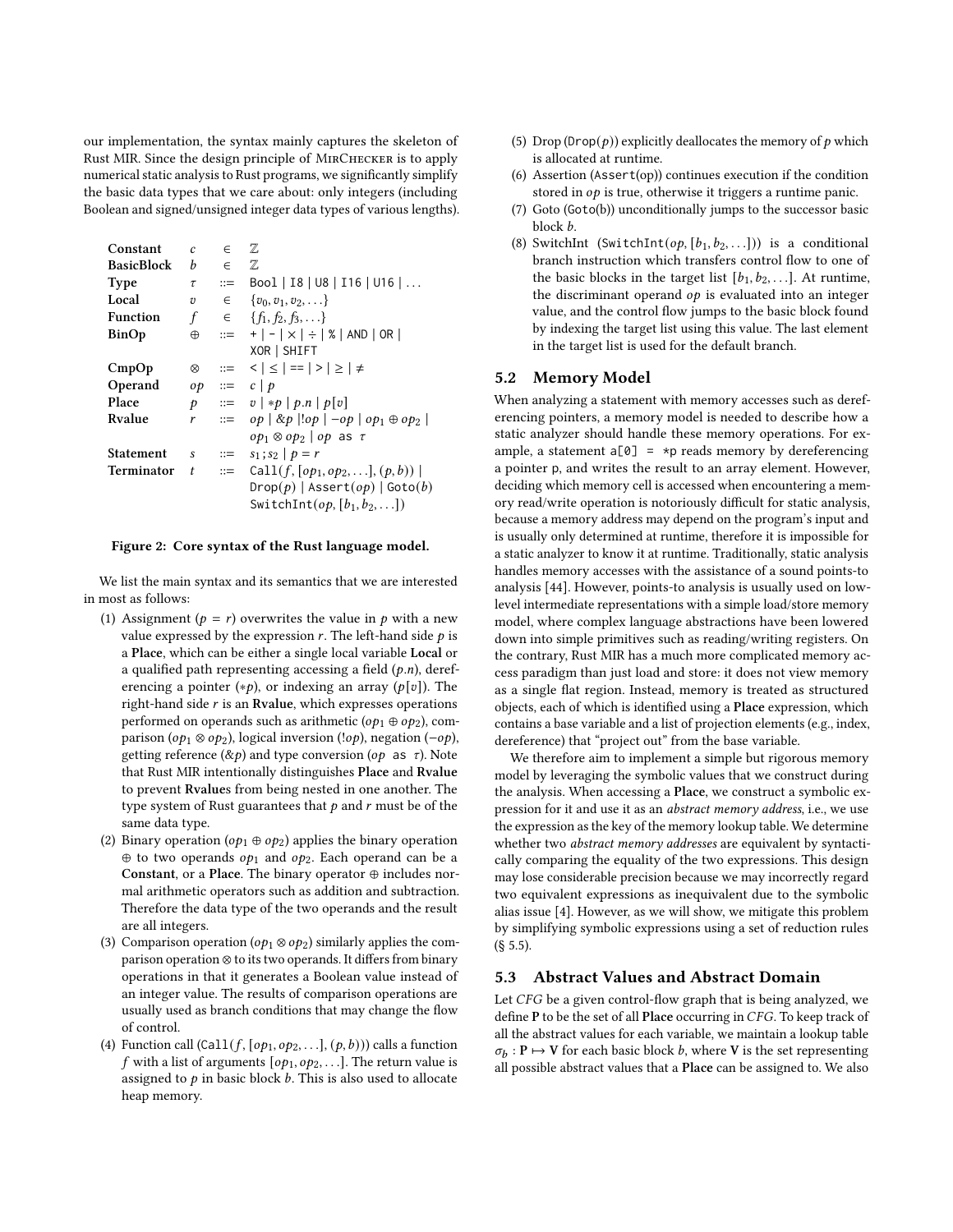define two special values  $⊥ ∈ V$ , meaning an uninitialized value and  $\top \in V$ , meaning all possible values.

The abstract values in V comprise of two disjoint categories: numerical values NV and symbolic values SV. Numerical values are used to capture the integer bounds of each variable, while symbolic values are constructed mainly to express abstract memory addresses  $(\S$  [5.2\)](#page-5-0) and branch conditions  $(\S$  [6.1\)](#page-7-0).

- Numerical abstract values in NV can be any valid integer constraint representation definitions used in classical Abstract Interpretation literature, such as intervals, octagons, and polyhedra. The goal is to abstractly bound numerical values for each variable, so that the constraints on integer bounds can provide a sound approximation of the program execution. We omit the definition here and refer the readers to any standard texts about Abstract Interpretation [\[18](#page-13-11)[–20\]](#page-13-12).
- Symbolic abstract values in SV represent a set of possible values on the right-hand side of an assignment. Therefore the syntax of symbolic abstract values are defined according to the Rvalue in the language model as stated in Figure [2.](#page-5-1) We store the symbolic values because many manipulations in Rust MIR cannot be easily modeled as integer bounds constraints, e.g., references, pairs, and indices. More specifically, when analyzing an assignment statement  $p = r$  in basic block  $b$ , if the assigned value is not an integer, then we update the *program state*  $\sigma_b[p] = \sigma_b[p] \cup r$ . Hence for each memory path  $p$ , there is a set of corresponding possible symbolic values.

We define abstract state AS as a map lattice [\[44\]](#page-13-36) consisting of the set of mappings from P to V. Similarly, Our abstract domain AD is defined as a map lattice consisting of mappings from B to AS, where  $B$  is the set of all the basic blocks in  $CFG$ . Intuitively, an element in AS is a lookup table, which maps from variables to abstract values, depicting the current execution state of the program. The abstract domain AD maintains a lookup table for each basic block, denoting different abstract states at the program point immediately after each basic block. The design of our abstract domain contains both numerical and symbolic values. In this paper, we informally call the numerical part of the abstract domain as numerical abstract domain, and the symbolic part as symbolic abstract domain.

Based on the above definitions, we also define transfer functions, which model each statement as an abstract state transformer. The input to the transfer functions represents the abstract state at the program point immediately before the statement, and the output represents the abstract state at the program point immediately after the statement. The behaviors of the transfer functions follow the above description of the language semantics in Section [5.1.](#page-4-3) For example, when analyzing an assignment statement, the transfer function looks up the abstract value at the left-hand side and updates it with the right-hand side. The transfer functions update abstract state according to either numerical or symbolic information from each statement. We illustrate how the information is extracted in Section [5.4](#page-6-2) and Section [5.5.](#page-6-1)

An example given in Figure [3](#page-7-1) shows the abstract values in the first iteration of the analysis. Figure [3](#page-7-1) (a) is the compiled MIR of our example Rust code, which is simply a for loop with constant loop bound. Figure [3](#page-7-1) (b) and (c) show the corresponding numerical abstract values and symbolic abstract values respectively. As shown in the figure, MirChecker's abstract domain models the execution state at the end of each basic block using two disjoint set.

## <span id="page-6-2"></span>5.4 Numerical Analysis

When the transfer functions analyze each statement, the numerical values are extracted and stored in the numerical abstract domain. The distinction between numerical values and others comes naturally from the different semantics of different operations. For example, computing the addition of two variables is obviously a numerical operation, while taking a reference is not. Our numerical abstract domain implementation (§ [7.1\)](#page-9-2) mainly supports the following operations:

| $dst ::= src$ |                 | (Assignment)                                          |
|---------------|-----------------|-------------------------------------------------------|
|               |                 | <i>dst</i> ::= $op_1 \oplus op_2$ (Binary arithmetic) |
|               | $dst \ ::= -op$ | (Negation)                                            |

Therefore, when analyzing a statement, the transfer functions will first distinguish what kind of operations the statement does, and whether it should be handled numerically. More accurately, if a statement is an assignment, and the right-hand side is a variable of type integer, or a binary arithmetic operation or a negation, then the left-hand side will be handled by our numerical abstract domain. Otherwise, symbolic expressions are constructed and stored in the symbolic domain. In Figure [3,](#page-7-1) variable \_1 and \_5 are all handled by the numerical domain.

#### <span id="page-6-1"></span>5.5 Symbolic Analysis

As mentioned above, Rust MIR still contains complex operations that cannot be easily modeled numerically. We therefore construct symbolic expressions and mainly use them for (1) constructing abstract memory addresses (§ [5.2\)](#page-5-0), and (2) expressing branch conditions (§ [6.1\)](#page-7-0). To address the symbolic alias issue [\[4\]](#page-12-2), we define a set of reduction rules to simplify symbolic expressions as much as possible, as shown in Figure [4.](#page-7-2) We use  $\Gamma$  to denote the analysis environment, which is the current state of both numerical and symbolic domain. Notation  $\Gamma \vdash \llbracket e \rrbracket$  means the evaluation of expression  $e$  in the environment Γ.

The reduction rules simplify symbolic expressions according to the language semantics. For example, rule DREF expresses the fact that dereferencing a reference to a variable is equivalent to reading the variable itself. This helps MirChecker to understand memory accesses. For example, in Figure [3,](#page-7-1) variable \_2 is a reference to \_1. At line 6, 14 and 18, dereferencing \_2 results in variable \_- 1, and thus appropriate abstract values can be updated. During the reduction procedure, information from numerical analysis is helpful, for example, rule Comp says if the comparison result can be derived from integer bounds analysis, then we can reduce the comparison expression into the Boolean result. If the simplified result is an integer, the value is moved into numerical abstract domain. For example, in Figure [3,](#page-7-1) the numerical values of variable \_3 and \_4 come from the symbolic reduction.

#### <span id="page-6-0"></span>6 ALGORITHM

In this section, we discuss the essential algorithms of MirChecker and the rules for bug detection. Additionally, we show how to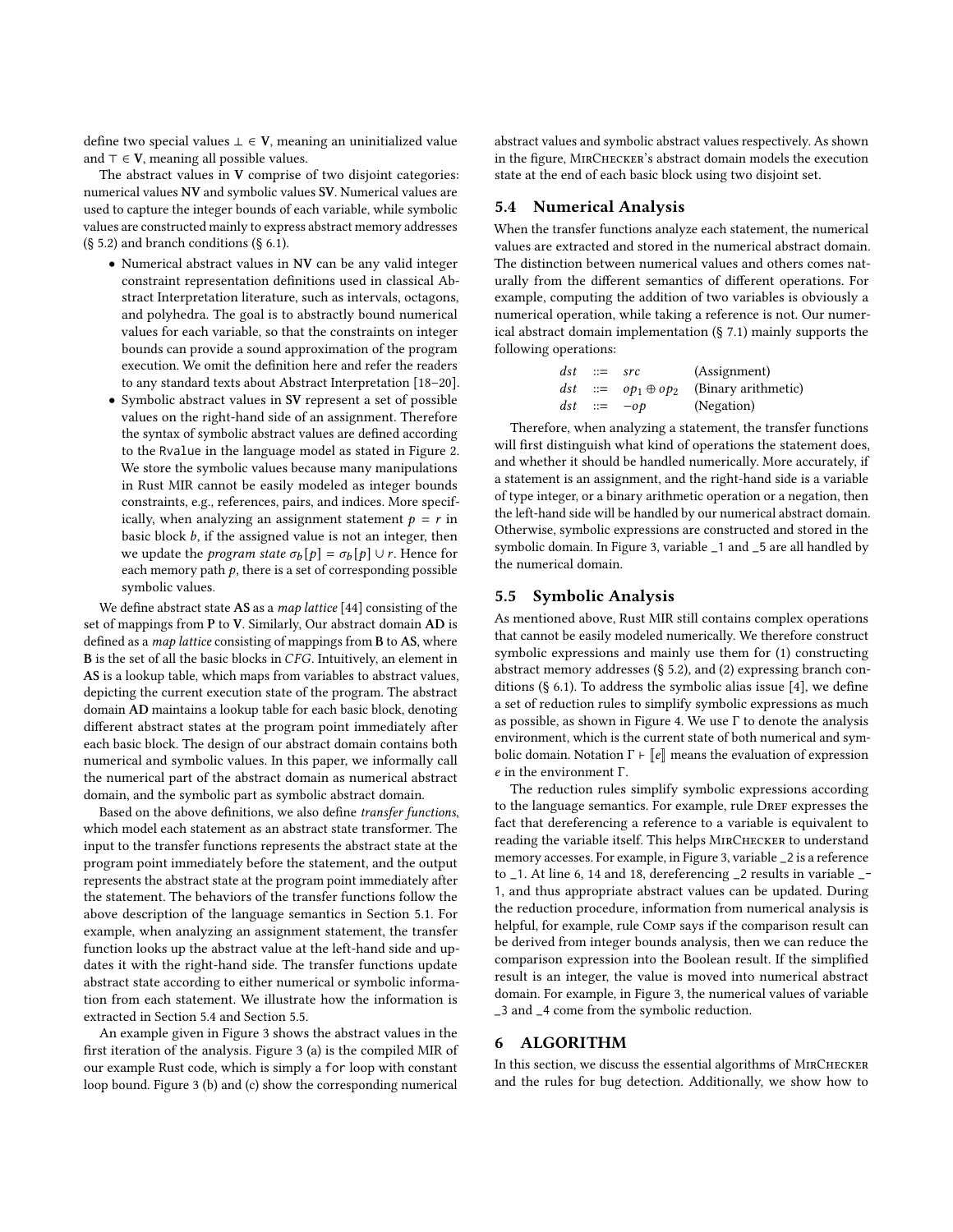<span id="page-7-1"></span>

| $\mathbf{1}$            | bb0: Name of basic block                            | Abstract Values in MirChecker |                                                                                  |  |                                          |  |  |  |  |
|-------------------------|-----------------------------------------------------|-------------------------------|----------------------------------------------------------------------------------|--|------------------------------------------|--|--|--|--|
| 2                       | $1 = const 0 i32;$                                  |                               | Numerical abstract state                                                         |  | Symbolic abstract state                  |  |  |  |  |
| $\overline{\mathbf{3}}$ | $2 = 8$ mut 1;                                      |                               | <b>bb0:</b> $\begin{cases} 1 = 0 \end{cases}$ Numerical abstract value           |  | $\{-2 = ref_1\}$                         |  |  |  |  |
| $\overline{4}$          |                                                     |                               | Place expression                                                                 |  | Place expression Symbolic abstract value |  |  |  |  |
| $5^{\circ}$             | $bb1$ :                                             |                               |                                                                                  |  |                                          |  |  |  |  |
| 6                       | $-4 = (*2);$                                        |                               |                                                                                  |  |                                          |  |  |  |  |
| $\overline{7}$          | $-3$ = Lt(move $-4$ , const 5 $-132$ );             |                               |                                                                                  |  |                                          |  |  |  |  |
| 8                       | switchInt( $\_3$ ) -> [false: bb2, otherwise: bb3]; |                               | bb1: $\{ 1 = 0, 4 = 0 \}$                                                        |  | ${2 = ref 1, 3 = 4 \lt 5}$               |  |  |  |  |
| -9                      |                                                     |                               |                                                                                  |  |                                          |  |  |  |  |
| 10                      | $bb2$ :                                             |                               |                                                                                  |  |                                          |  |  |  |  |
| 11                      | return;                                             |                               | bb2: $\{ 1 = 0, 4 = 0, 3 = 0 \}$                                                 |  | ${2 = ref \, 1, 3 = 4 \leq 5}$           |  |  |  |  |
| 12                      |                                                     |                               |                                                                                  |  |                                          |  |  |  |  |
| 13                      | bb3:                                                |                               |                                                                                  |  |                                          |  |  |  |  |
| 14                      | $-5$ = CheckedAdd(( $\star$ 2), const 1 - i32);     |                               |                                                                                  |  |                                          |  |  |  |  |
| 15                      | goto $\rightarrow$ bb4;                             |                               | bb3: $\{ 1 = 0, 4 = 0, 3 = 1, 5 = 1 \}$ $\{ 2 = ref, 1, 3 = 4 \le 5 \}$          |  |                                          |  |  |  |  |
| 16                      |                                                     |                               |                                                                                  |  |                                          |  |  |  |  |
| 17                      | bb4:                                                |                               |                                                                                  |  |                                          |  |  |  |  |
| 18                      | $(* 2) = move (5.0: i32);$                          |                               |                                                                                  |  |                                          |  |  |  |  |
| 19                      | $goto \rightarrow bb1;$                             |                               | bb4: $\{-1 = 1, -4 = 0, -3 = 1, -5 = 1\}$ $\{-2 = \text{ref } -1, -3 = -4 < 5\}$ |  |                                          |  |  |  |  |
|                         | (a) Sample MIR code                                 |                               | (b) Numerical abstract domain                                                    |  | (c) Symbolic abstract domain             |  |  |  |  |

Figure 3: The abstract states in the first iteration.

<span id="page-7-2"></span>
$$
r \in \text{Rvalue} \qquad p \in \text{Place} \qquad r = \& p
$$
\n
$$
*r \Rightarrow p
$$
\n
$$
\underbrace{op_1, op_2 \in \text{Operand} \qquad b : \text{Bool} \qquad \Gamma \vdash [\![op_1 \otimes op_2]\!] = b}_{\text{OP1} \otimes \text{OP2}} \text{CMP}
$$
\n
$$
p \in \text{Place} \qquad v \in \text{Local} \qquad c \in \text{Constant} \qquad \Gamma \vdash [\![p[v]]\!] = c
$$
\n
$$
p[v] \Rightarrow c
$$
\n
$$
p \in \text{Place} \qquad n \in \mathbb{Z} \qquad c \in \text{Constant} \qquad \Gamma \vdash [\![p.n]\!] = c
$$
\n
$$
p.n \Rightarrow c
$$
\nFieLD

#### Figure 4: Reduction rules for symbolic expressions.

leverage the lifetime information encoded in MIR to clean up states for dead variables.

#### <span id="page-7-0"></span>6.1 CFG Traversal

Similar to most of the existing static analysis tools, MIRCHECKER traverses the CFG and iteratively runs static analysis until it reaches a fixed point. Inside the Rust compiler, the CFG for each function is encoded as a set of MIR data structures. It is a directed graph with nodes representing basic blocks and edges representing the control flow transitions. Note that a CFG contains the dependency relation between each basic block. Therefore, intuitively, the best traversing strategy is to follow the topological ordering of the CFG, such that the abstract value of a basic block only needs to be recomputed if its predecessors are updated. However, this method is not applicable since a CFG may have loops and thus the topological ordering is not well-defined. We tackle this problem by applying a classical strategy called weak topological ordering (WTO) [\[6\]](#page-13-35), which is a generalized version of topological ordering applicable for all directed graphs.

The fixed-point algorithm is presented in Algorithm [1.](#page-8-0) The input CFG is first preprocessed by sorting all its basic blocks according to the weak topological ordering. The result is a list of topologically sorted strongly connected components (SCC) in the CFG. Each SCC is defined recursively as either a single basic block, meaning sequential execution, or a list of other SCC, indicating a loop. Then according to the ordering, an MIR visitor traverses through each SCC. For a sequential execution, the visitor simply visits each statement and updates the abstract values according to our language model (§ [5.1\)](#page-4-3). For a loop, the MIR visitor traverses it repeatedly and will only proceed if a fixed point of this loop is reached. We also implement the standard widening and narrowing techniques [\[44\]](#page-13-36), which guarantee that the fixed point can always be reached and thus our analyzer will not fall into infinite loops. Briefly speaking, if the number of fixed-point iterations exceeds a threshold, this technique will "widen" the variable to its maximum, then "narrow" it down for several iterations to get better precision. The default settings of both the widening threshold and the number of narrowing iterations can be changed through MirChecker's command-line options.

At the end of each basic block, there is a special statement called terminator which directs the control flow. Conditional branches are represented by a SwitchInt terminator. The SwitchInt(op,  $[b_1, b_2, \ldots]$ ) terminator has two arguments: a discriminant operand and a target list. At runtime,  $op$  will be evaluated to an integer, which is used as the index to get a target basic block in the target list. Then the control flow jumps to the target. To exploit the information available in conditionals and make the numerical analysis more precise, we insert appropriate constraints to narrow the integer bounds. The constraints are generated by getting the symbolic values of  $op.$  For example, the control-flow transition of an if-else statement if cond {. . . } else {. . . } will be lowered into a terminator SwitchInt(cond,  $[b_1, b_2]$ ), which jumps to basic block  $b_1$  if cond is false, and to basic block  $b_2$  otherwise. We therefore generate two constraints  $cond == 0$  and cond == 1, and apply them to basic block  $b_1$  and  $b_2$  respectively. By utilizing the branch conditions, the numerical analysis can be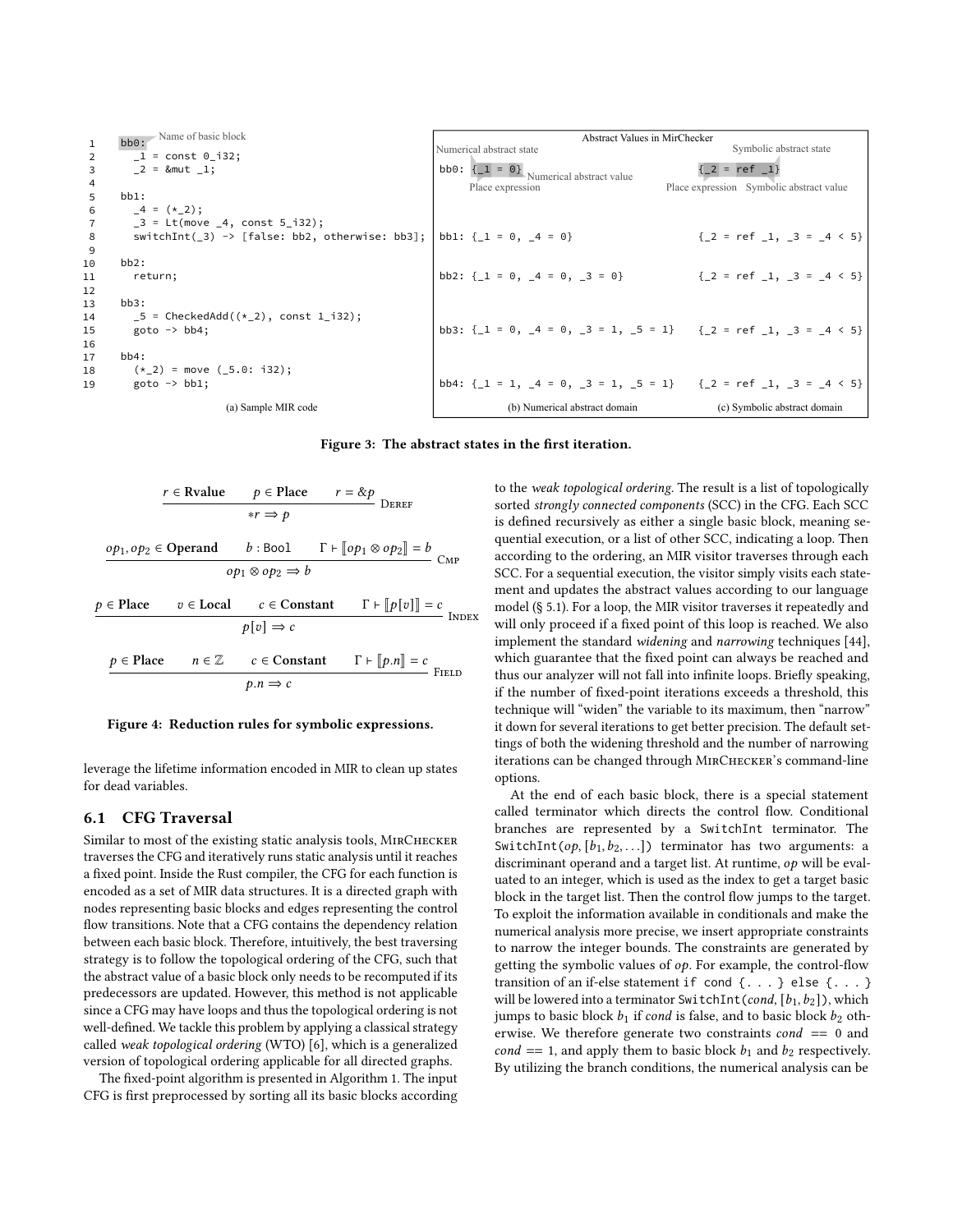Algorithm 1: Fixed-point algorithm for MIRCHECKER

|                | Input: Control Flow Graph: CFG                                                                                                  |  |  |  |  |
|----------------|---------------------------------------------------------------------------------------------------------------------------------|--|--|--|--|
|                | <b>Output:</b> Abstract State: State                                                                                            |  |  |  |  |
|                |                                                                                                                                 |  |  |  |  |
|                | <b>Init:</b> $State[n] \leftarrow \begin{cases} \top & \text{if } n = \text{Entry}(CFG) \\ \bot & \text{otherwise} \end{cases}$ |  |  |  |  |
| $\mathbf{1}$   | Function FixedPoint(CFG):                                                                                                       |  |  |  |  |
| $\overline{2}$ | $WTO \leftarrow$ ComputeWTO(CFG)                                                                                                |  |  |  |  |
| 3              | foreach $\text{src} \in WTO$ do                                                                                                 |  |  |  |  |
| $\overline{4}$ | VisitSCC(scc)                                                                                                                   |  |  |  |  |
| 5              | return                                                                                                                          |  |  |  |  |
| 6              | Function VisitSCC(scc):                                                                                                         |  |  |  |  |
| 7              | match scc with                                                                                                                  |  |  |  |  |
| 8              | $node \rightarrow VisitNode(node)$                                                                                              |  |  |  |  |
| 9              | $circle \rightarrow VisitCircle(circle)$                                                                                        |  |  |  |  |
| 10             | return                                                                                                                          |  |  |  |  |
| 11             | Function VisitNode(node):                                                                                                       |  |  |  |  |
| 12             | $\textit{pre\_cond} \leftarrow \bigsqcup_{n \in \text{Predecessors}(\textit{node})} \textit{State}[n]$                          |  |  |  |  |
| 13             | AnalyzeBasicBlock(node, pre_cond)                                                                                               |  |  |  |  |
| 14             | Function VisitCircle(circle):                                                                                                   |  |  |  |  |
| 15             | head $\leftarrow$ circle.head                                                                                                   |  |  |  |  |
| 16             | $\mathit{pre\_cond} \leftarrow \bigsqcup_{n \in \mathsf{Predecessors}(\mathit{head})} State[n]$                                 |  |  |  |  |
| 17             | while true do                                                                                                                   |  |  |  |  |
| 18             | AnalyzeBasicBlock(head, pre_cond)                                                                                               |  |  |  |  |
| 19             | <b>foreach</b> $\text{scc} \in \text{circle}$ .body <b>do</b>                                                                   |  |  |  |  |
| 20             | VisitSCC(scc)                                                                                                                   |  |  |  |  |
| 21             | $new\_state \leftarrow \bigsqcup_{n \in \text{Predecessors}(head)} State[n]$                                                    |  |  |  |  |
| 22             | if new_state $\sqsubseteq$ State [head] then                                                                                    |  |  |  |  |
| 23             | break                                                                                                                           |  |  |  |  |
| 24             | else                                                                                                                            |  |  |  |  |
| 25             | $pre\_cond \leftarrow$ Widening(pre_cond, new_state)                                                                            |  |  |  |  |
| 26             | Function AnalyzeBasicBlock(bb, pre_cond):                                                                                       |  |  |  |  |
| 27             | $mir\_vistor.pre\_cond = pre\_cond$                                                                                             |  |  |  |  |
| 28             | foreach stmt $\in$ bb statements do                                                                                             |  |  |  |  |
| 29             | $State[bb] \leftarrow Transfer(min\_visitor, \textit{stmt})$                                                                    |  |  |  |  |
| 30             | Transfer(mir_visitor, bb.terminator)                                                                                            |  |  |  |  |

<span id="page-8-0"></span>more precise, which further provides more information for the symbolic reduction procedure, as mentioned in Section [5.5.](#page-6-1)

## 6.2 Interprocedural Analysis

When the MIR visitor encounters a function call, the target function will only be analyzed if it is within the current crate that is being analyzed and its location can be statically determined. Otherwise, if the target function is from dependency crates or it is looked up at runtime (i.e., dynamic dispatch through vtable), the function call is skipped for simplicity. Note that this design obviously introduces unsoundness and makes our analysis result unreliable. However, thanks to Rust's capabilities of "zero-cost abstractions", in realworld Rust code bases, most functions are implemented using static dispatch for better performance. In addition, this design prevents MirChecker from analyzing unrelated code from external dependencies and avoids path explosion. Since the target function may be generic, the MIR visitor leverages the Rust compiler's internal

API GenericArg::expect\_ty to determine the real type of each argument according to the current context. After gathering all the information of function arguments, the target function is analyzed based on a new context, and the MIR visitor will handle the sideeffects of the callee function and make appropriate updates in the caller's context.

We provide some special handlers for some functions that are commonly used but hard to be analyzed, especially for some standard library functions such as index and as\_mut\_ptr. These handlers work as the model of the corresponding functions by resembling the behaviors of them. MIRCHECKER internally maintains a map between such special functions and their handlers, and will simply execute the handler instead of launching a new analysis if the functions are encountered.

Recursive functions may result in infinite loops during interprocedural analysis. MirChecker resolves infinite recursions by maintaining a list that simulates the call stack. Before analyzing each function, the function name is pushed into the list and popped out after the analysis of this function finishes. When the function being analyzed has already been in the list, MirChecker will directly return because a recursive call is detected. Although this approach introduces imprecision as recursive calls are skipped, it effectively improves the performance and guarantees the convergence of the analysis.

## 6.3 Verification Conditions for Bug Detectors

After the fixed-point algorithm finishes, we detect potential bugs based on the analysis result. The bug detectors leverage the information from both numerical and symbolic domain, and verify some security conditions through SMT solving. Diagnostic messages are produced if the SMT solver affirms that these security conditions can be potentially violated. We describe the security conditions that are verified by each kind of bug as follows.

Runtime Panics. The runtime panic detector traverses through the CFG and gets all the conditions from the  $\text{assert}(\text{cond})$  terminators. Then it translates the integer bounds from the numerical abstract domain and the symbolic values such as comparison expressions from the symbolic abstract domain into SMT formulas. An SMT solver take these SMT constraint formulas as input, and verifies the satisfiability of the negation of each condition *cond*. If satisfiable, meaning that the assertion condition is possible to be violated, the bug detector will generate diagnoses accordingly.

Lifetime Corruptions. To detect lifetime corruptions, Mir-Checker internally maintains a list of unsafe functions such as Vec::from\_raw\_parts. During the symbolic analysis, the transfer functions gather the ownership transitions made by these unsafe functions. For example, function Vec::from\_raw\_parts acquires the ownership from its first argument and returns an "owned" value with this ownership. The lifetime corruption bug detector verifies whether the original owner is used (e.g., used in a Return terminator) after the ownership has been transferred.

## <span id="page-8-1"></span>6.4 Eliminating Dead Variables

One advantage of using Rust MIR to perform static analysis is that the lifetime of each variable is explicitly encoded by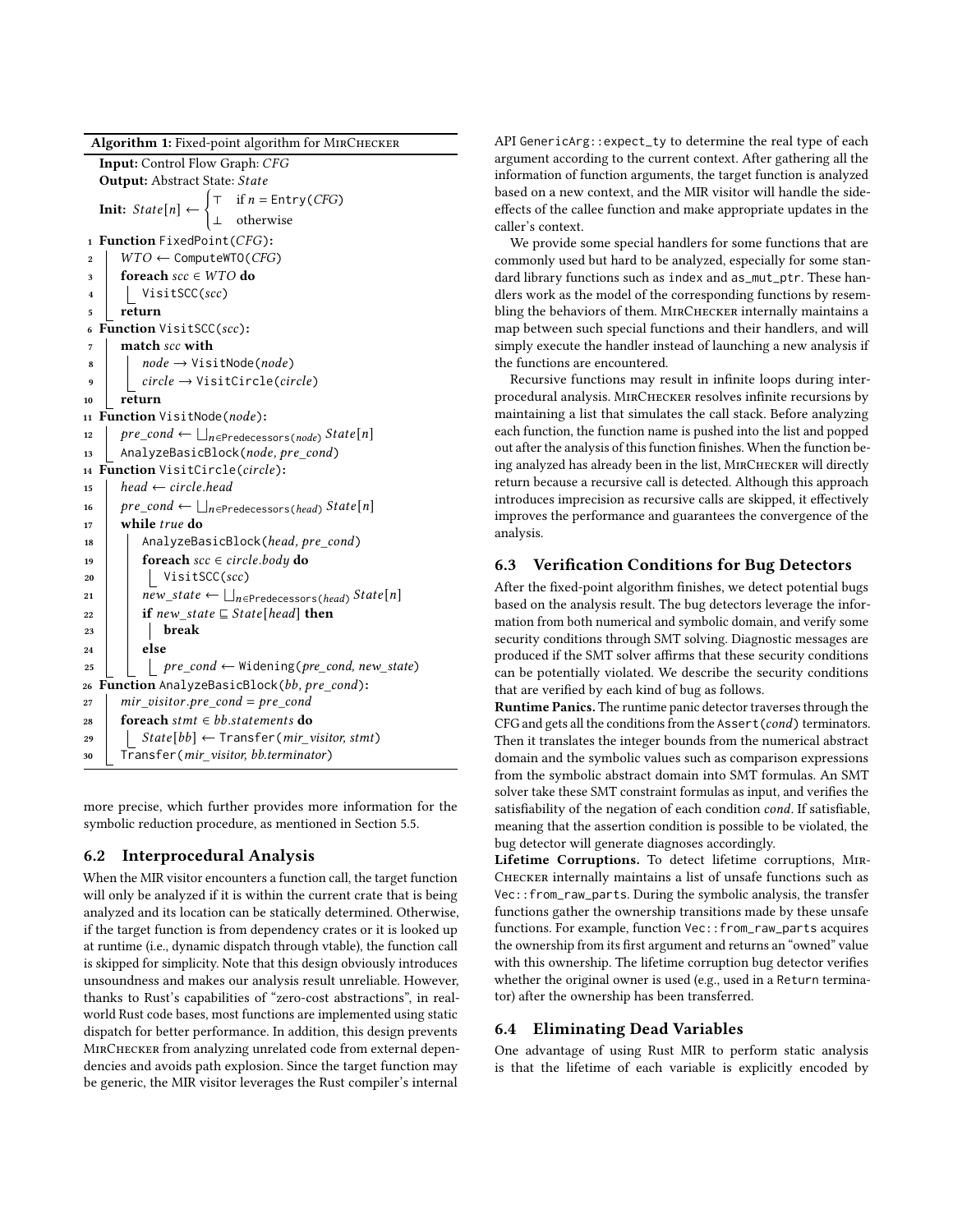the StorageLive and StorageDead statements. Therefore Mir-Checker can safely clean up the storage of dead variables without performing live variables analysis [\[44\]](#page-13-36), thereby achieving better performance. Cleaning dead variables is especially important for complex numerical abstract domains where the more variables they maintain, the more computational resources they consume. More specifically, if dead variable cleaning is enabled, whenever Mir-Checker encounters a StorageDead statement, it searches for the dead variable in both numerical and symbolic domains. If the variable is not depended by any other values, then its storage is cleared. As we will show in our evaluation (§ [8.3\)](#page-10-0), eliminating dead variables reduces the analysis time and memory consumption for complex numerical abstract domains such as octagon and polyhedra.

## <span id="page-9-0"></span>7 IMPLEMENTATION

MirChecker is implemented in Rust (in 11,927 LOC) as a customized callback function on top of the official Rust compiler. It also cooperates with Cargo, the official package manager for Rust, providing a similar user experience to existing tools integrated with Cargo, such as the Rust linter Clippy. We implement our numerical abstract domain based on a third-party library called Apron [\[35\]](#page-13-37), which provides a universal API for several numerical abstract domains including intervals [\[18\]](#page-13-11), octagon [\[43\]](#page-13-20) and polyhedra [\[21\]](#page-13-21). Since Apron is written in C, we develop a thin wrapper for the Apron API using Rust Foreign Function Interface (FFI) in order to use it in Rust. We also use GNU Multiple Precision Arithmetic Library (GMP) to handle arbitrary precision integers. The symbolic evaluation mechanism and the memory model is implemented based on MIRAI [\[15\]](#page-13-38), a contract-based verification tool for Rust, which provides a general framework for traversing the data structures of Rust MIR. We achieve SMT solving by integrating the SMT solver Z3 [\[23\]](#page-13-39) through the FFI binding of its C API. When launching bug detectors, the numerical constraints maintained by Apron and the symbolic constraints in the symbolic domain are translated into Z3 constraint formulas. Then the Z3 solver solves the constraints, and we accordingly generate diagnostic messages.

## <span id="page-9-2"></span>7.1 Binding External C APIs

In order to provide support for numerical abstract domains, we use a third-party library Apron [\[35\]](#page-13-37). To integrate it into our project, on the one hand, we need to implement FFI bindings for it because Apron is written in C. On the other hand, we need a "converter" to translate expressions from Rust to their equivalent form in Apron and vice versa. In Apron, each numerical abstract value is internally represented by a conjunction of a set of linear constraints on numerical properties of program variables:  $\{\wedge_i (\sum_i \alpha_{ij} p_i \odot \beta_j)\},$ where  $\alpha, \beta \in \mathbb{Z}$  are constants,  $p \in$  Place is a symbolic path, and  $\odot \in \{<,\leq,==,\neq\}$  is a comparison operator. For example, statements a=b+1; c=a+b; will be stored as a linear constraint system  $(a - b = 1) \wedge (a + b - c = 0)$ . In MIRCHECKER we define data structures to represent linear constraint systems. During the numerical analysis, MirChecker constructs linear constraints and converts them into the format that Apron understands. After the fixed-point algorithm terminates, the constraints are further translated into Z3 expressions so we can leverage the power of constraint solving provided by Z3.

#### Table 1: Datasets used in our experiments.

<span id="page-9-4"></span>

| <b>Dataset</b>                             | # of crates |
|--------------------------------------------|-------------|
| Code snippets extracted from existing bugs | 10          |
| Crates collected from crates.io            | $\sim 1000$ |
| Crates searched on GitHub                  | 25          |

## 7.2 Converting Abstract Values into SMT Formulas

As mentioned earlier, upon the termination of analyzing each function, we identify bugs by constructing SMT constraint formulas. The SMT solver Z3 is used to solve these constraints and check whether potential bugs may occur. A Z3 SMT formula is an abstract syntax tree (AST), where tree leaves are symbols or concrete data while other nodes are operators. The SMT constraint formulas are constructed from different sources: (1) The integer bounds computed by the numerical analysis. These constraints can be translated easily as they have already been represented by linear constraint systems. (2) The valid range of integer types. For example, a variable of type u8 can hold values between 0 and 255. (3) The comparison expressions from the symbolic analysis. These expressions usually come from branch conditions and express the precondition of executing a basic block. All of these constraints are translated bottom-up into Z3 ASTs.

## <span id="page-9-1"></span>8 EVALUATION

We evaluate the effectiveness and performance of our work from two different perspectives. First, to evaluate MIRCHECKER's ability of discovering currently known bugs, we test our tool on a synthetic dataset gathered from existing empirical studies on Rust security issues. To reflect the essence of each bug, we manually remove irrelevant code to make each test case "minimal". Our final dataset contains four memory-safety bugs and six runtime panic bugs. All of them can be successfully detected by MirChecker. Second, to evaluate MirChecker's bug-finding ability in real life, we collect real-world Rust crates on the official crate registry<sup>[2](#page-9-3)</sup> based on the following requirements: (1) It contains code that performs computation instead of just macros or trait definitions. (2) It is unrelated to floating points operations, multi-threading, asynchronous programming, etc., since these are not our concern. We query the API of <crates.io> and collect around 1,000 crates that meet our requirements. We also collect crates by searching for the "unsafe" keywords on GitHub, because the improper use of unsafe is the primary source of memory-safety problems.

The datasets used in our experiments are listed in Table [1.](#page-9-4) All the experiments are done on a machine with a 3.70 GHz Intel Xeon E5-1630 v4 CPU and 16GB RAM, running Gentoo Linux (kernel 5.10.27).

#### 8.1 Effectiveness

In our experiments, we evaluate more than 1,000 real-world Rust crates collected from both the official crate registry and GitHub. For each crate, we extract all the public functions and methods and use them as the entry functions of static analysis. In total, 17

<span id="page-9-3"></span><sup>2</sup><https://crates.io>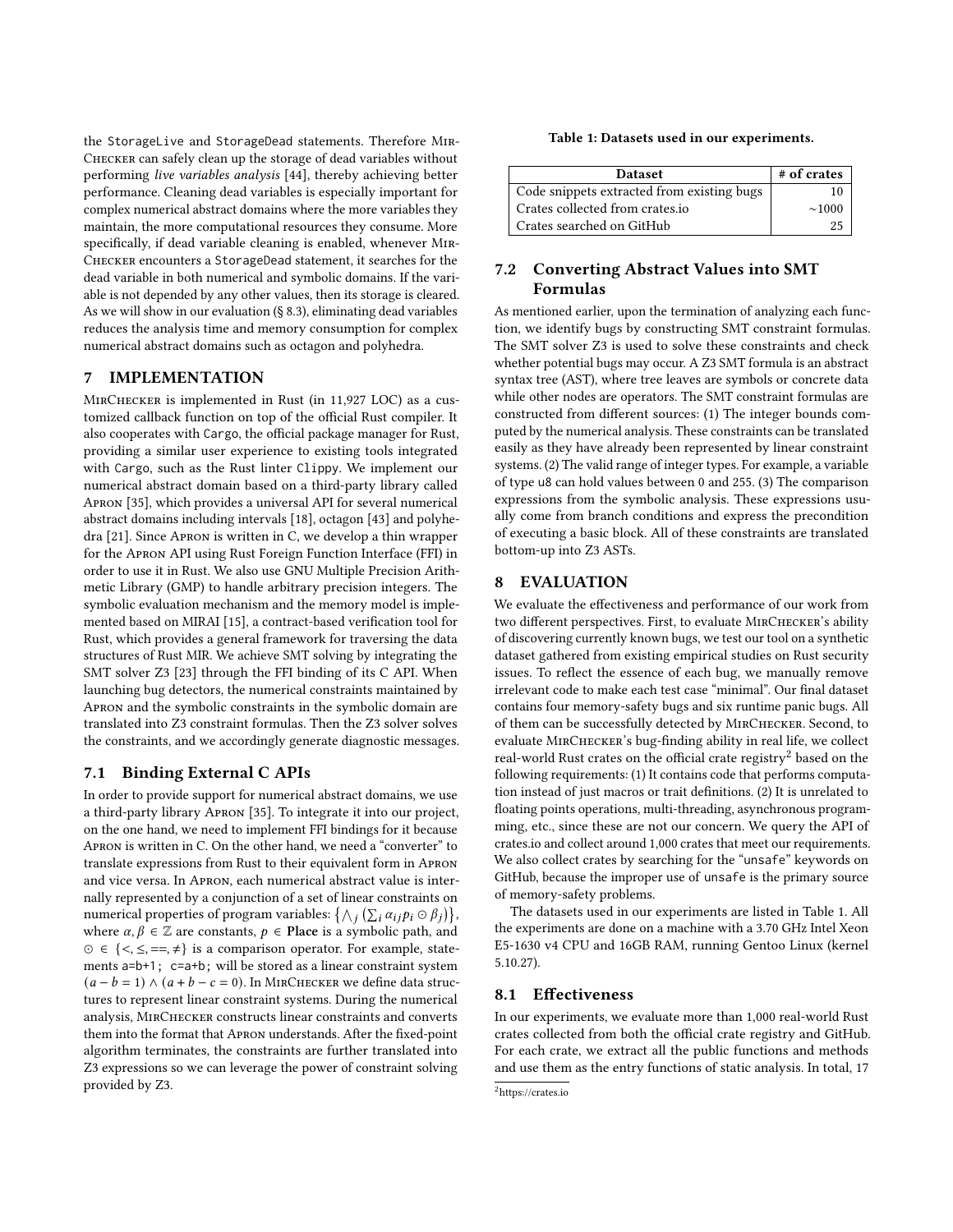Table 2: Evaluation result overview. The types of bugs include division-by-zero (DBZ), integer-overflow (IOV), out-of-range access (OOR), use-after-free (UAF), double-free (DF), and other panics not covered above (PANIC). Different numerical abstract domains are compared, including interval (ITV), linear congruence (LCG), octagon (OCT), and polyhedra (POL).

<span id="page-10-1"></span>

| <b>Crate Name</b> | Bugs<br>Confirmed       | <b>Warnings Reported</b><br>(w or w/o false-positive suppression) |         |         | <b>Elapsed Time</b><br>(CPU seconds) |            |          |          | Peak Memory Usage<br>(MB) |            |              |            | <b>Bug Type</b> | # of<br>Lines   | # of<br><b>Entries</b> | All-time<br><b>Downloads</b> |           |
|-------------------|-------------------------|-------------------------------------------------------------------|---------|---------|--------------------------------------|------------|----------|----------|---------------------------|------------|--------------|------------|-----------------|-----------------|------------------------|------------------------------|-----------|
|                   |                         | <b>ITV</b>                                                        | LCG     | OCT     | POL                                  | <b>ITV</b> | LCG      | OCT      | <b>POL</b>                | <b>ITV</b> | $_{\rm LCG}$ | <b>OCT</b> | POL             |                 |                        |                              |           |
| bitvec            |                         | 26/70                                                             | 23/66   | 22/59   | 22/59                                | 1537.30    | 1520.37  | 1476.36  | 1472.79                   | 322.91     | 323.98       | 345.27     | 326.58          | DBZ             | 18139                  | 359                          | 5.722.435 |
| brotli            | 3                       | 433/633                                                           | 411/598 | 416/605 | 416/605                              | 10053.76   | 11315.82 | 10359.07 | 9530.12                   | 501.43     | 502.66       | 923.61     | 578.20          | <b>IOV. OOR</b> | 108793                 | 708                          | 1,149,250 |
| byte-unit         |                         | 14/21                                                             | 14/21   | 14/21   | 14/21                                | 31.11      | 32.97    | 32.70    | 31.06                     | 191.59     | 192.88       | 193.38     | 189.68          | IOV             | 1420                   | 45                           | 850.943   |
| bytemuck          | $\overline{2}$          | 10/15                                                             | 10/15   | 10/13   | 10/13                                | 13.20      | 12.84    | 11.18    | 10.56                     | 156.00     | 157.40       | 157.39     | 157.20          | PANIC           | 1320                   | 29                           | 3,389,482 |
| executable-memory | $\overline{2}$          | 2/2                                                               | 2/2     | 2/2     | 2/2                                  | 27.90      | 27.36    | 27.19    | 26.95                     | 189.70     | 190.38       | 191.18     | 190.46          | IOV             | 160                    | 15                           | 1,092     |
| gmath             | 15                      | 57/57                                                             | 67/67   | 67/67   | 67/67                                | 24.92      | 163.83   | 351.74   | 155.54                    | 126.47     | 129.77       | 188.66     | 133.68          | UAF             | 292                    | 17                           | N/A       |
| qrcode-generator  |                         | 14/15                                                             | 14/14   | 14/14   | 14/14                                | 247.31     | 827.33   | 825.70   | 825.91                    | 290.47     | 290.14       | 290.73     | 290.88          | <b>IOV</b>      | 722                    | 42                           | 24,201    |
| r1cs              | $\overline{2}$          | 13/22                                                             | 11/20   | 11/20   | 11/20                                | 3008.19    | 2854.08  | 2727.46  | 2989.46                   | 233.29     | 231.16       | 234.70     | 233.54          | DBZ, OOR        | 4733                   | 212                          | 6,400     |
| runes             | $\overline{\mathbf{2}}$ | 107/219                                                           | 103/212 | 106/218 | 106/218                              | 385.51     | 730.68   | 754.09   | 679.79                    | 163.27     | 163.47       | 621.36     | 360.71          | IOV. DBZ        | 4180                   | 188                          | 5.114     |
| safe-transmute    | $\overline{2}$          | 16/16                                                             | 16/16   | 16/16   | 16/16                                | 50.32      | 225.17   | 228.41   | 157.95                    | 198.04     | 198.18       | 429.35     | 238.79          | DBZ             | 1451                   | 59                           | 141,907   |
| scriptful         |                         | 3/7                                                               | 3/7     | 3/7     | 3/7                                  | 19.37      | 18.91    | 19.16    | 19.13                     | 155.51     | 156.54       | 156.89     | 156.39          | PANIC           | 446                    | 26                           | 451       |
| spglib            |                         | 10/11                                                             | 10/11   | 10/11   | 10/11                                | 223.41     | 215.65   | 215.31   | 215.05                    | 488.06     | 496.58       | 503.98     | 490.59          | DF              | 441                    | 14                           | 471       |

Sources: [https://crates.io,](https://crates.io) as of September 13, 2021. N/A means the corresponding crate is not in the registry.

runtime panics and 16 memory-safety issues are detected in 12 crates. We list the detailed statistics in Table [2,](#page-10-1) where column "Bugs Confirmed" and "Warnings Reported" show the number of true positives we found and the number of warnings in the emitted diagnostic messages. After the diagnostic messages are generated, we manually inspect them to determine whether they are true positives or false positives. Since MirChecker outputs structured and informative diagnostic messages, identifying a true positive is relatively easy by reviewing the adjacent lines of code around the reported error site. Our experience is that an expert can inspect hundreds of diagnostics generated from 20 crates within 1 hour. Once we have confirmed a true positive, we write a simple code example that triggers the bug as a proof-of-concept (In Table [2,](#page-10-1) we only classify a warning as a true positive if we can really trigger it). All the bugs and the code examples were reported to the project maintainers. At the time of writing, 25 bugs in 7 crates were confirmed and 24 of them have been fixed by the maintainers.

## 8.2 False Positives Suppression

Most of the generated warnings are false positives. After carefully examining the diagnostic messages and the corresponding source code, we find the following reasons that cause the false alarms: (1) The nature of static analysis inevitably introduces imprecision, since the algorithm of MirChecker is to provide an over-approximation of program execution. (2) Many reported error sites can indeed be triggered. For example, some macros (e.g., panic!(), unreachable!()) in Rust cause a process to panic by design. But they are not considered as bugs since the authors intentionally implemented them. (3) A single bug may be triggered through different execution paths, resulting in multiple error sites being reported.

We thus implement some strategies to suppress the false positives. When MirChecker produces diagnoses, we record the root cause of each warning. E.g., arithmetic overflow, bitwise overflow, inline assembly, division-by-zero, running into panic code, etc. We classify all the diagnoses according to their cause, and provide command-line options for users to suppress some specific categories of warnings. For example, if a user is prototyping a program

and temporarily uses many panic!() or unreachable!(). They may want to suppress all the warnings caused by running into panic code, so they can focus on detecting other errors.

In Table [2,](#page-10-1) we list the number of warning emitted with and without applying the false-positive suppression. In our experiments, we suppress warnings caused by bitwise overflow and running into panic code, because bitwise operations are not well-supported by Apron and thus MirChecker generates many false alarms. Note that in our evaluations, MirChecker performs poorly on crate brotli and runes. Even after applying our false-positive suppression strategies, MIRCHECKER still performs a high falsepositive rate at around 95.1%. However, if we exclude these two outliers, the false-positive rate reduces to around 79.2%.

#### <span id="page-10-0"></span>8.3 Performance

We measure the analysis time and peak memory usage of Mir-Checker with different configurations, as shown in Table [2.](#page-10-1) We repeat our experiments using four different kinds of numerical abstract domains (interval, linear congruence, octagon, and polyhedra) and compare their precision and performance. As seen in Table [2,](#page-10-1) interval and linear congruence consume less resources but output relatively coarse-grained diagnostics thus more manual inspection is needed, while octagon and polyhedra are in contrast. Users can make a trade-off between computational efficiency and precision by choosing different options through MIRCHECKER's user interface.

The elapsed time and memory consumption vary significantly among different test cases. We find that the main factor that affects the performance is the number of security conditions that MirChecker checks. Since MirChecker mainly checks numerical related conditions, in general, the more numerical operations a crate makes, the more resources its analysis consumes.

In addition, we test the performance of our dead variable cleaning mechanism (§ [6.4\)](#page-8-1). We re-evaluate all the test cases in Table [2](#page-10-1) when disabling dead variable cleaning, and compute the geometric mean for each abstract domain. We summarize both the results where dead variable cleaning is enabled (E) and disabled (D) in Figure [5.](#page-11-0) As one can observe, by taking advantage of the lifetime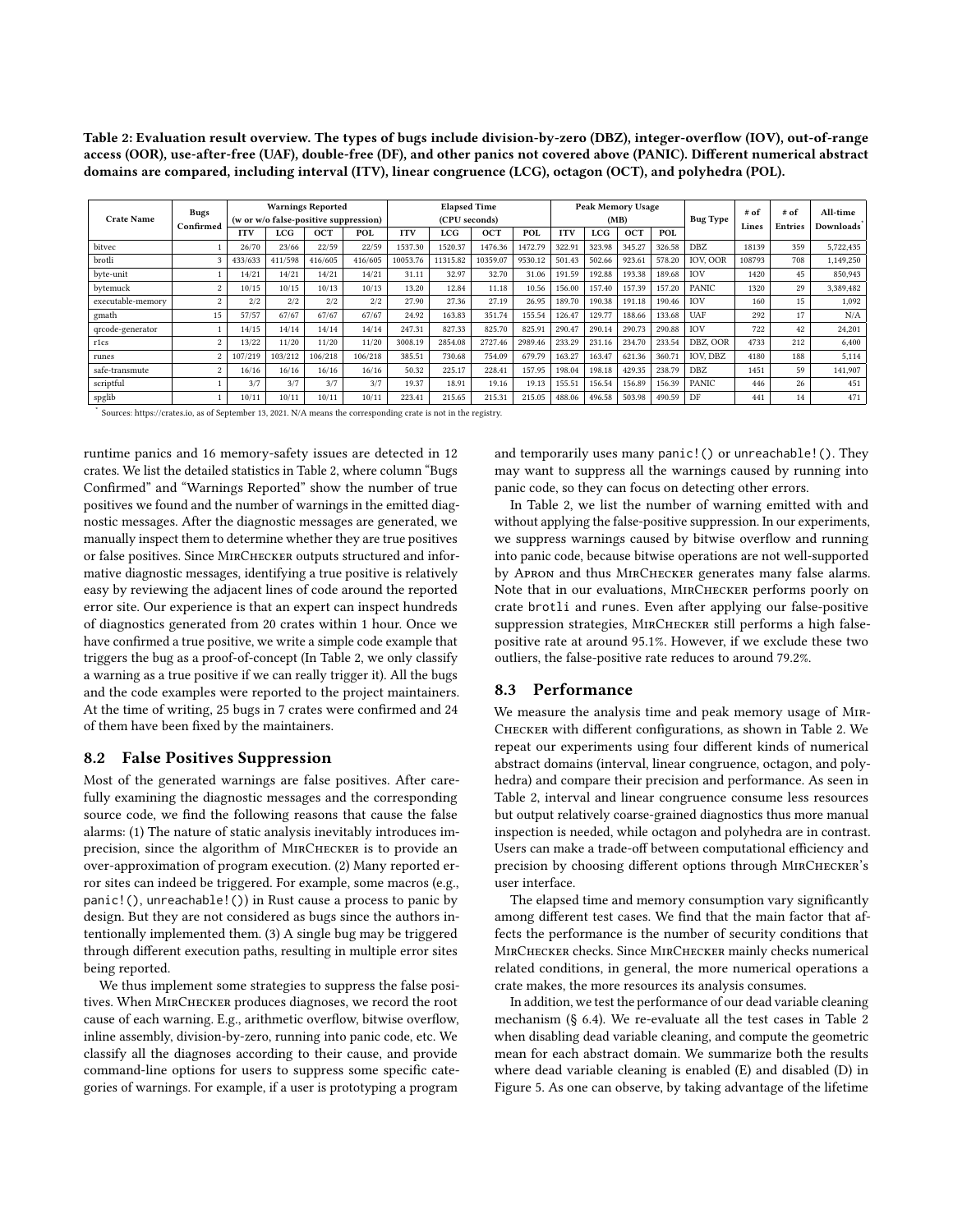information provided by the Rust type system, the dead variable cleaning mechanism in MirChecker reduces both the analysis time and memory consumption by 9.14% and 13.31% respectively for the octagon domain, and 16.89%, 11.03% respectively for the polyhedra domain. However, for interval and linear congruence, there is no significant difference in memory consumption. Also, the frequent cache cleaning operations introduce overhead so that there is only a slight improvement in execution time. We thus implement dead variable cleaning as optional, and users can choose whether it is enabled through MIRCHECKER's user interface.

<span id="page-11-0"></span>

Figure 5: Performance of dead variable cleaning.

#### 9 CASE STUDY

To provide a more concrete understanding of the effectiveness, we present two bugs detected by MirChecker, which respectively belong to runtime panics and lifetime corruption (§ [3.1\)](#page-2-0). We also attach MirChecker's diagnostic messages in the comments to show how they help developers to pinpoint potential bugs quickly. For more examples, we refer the readers to our source code repository (§ [13\)](#page-12-1).

Listing [3](#page-11-1) gives an integer overflow which further leads to an out-of-bounds access. At line 17, a vector img\_raw is allocated, and its length is computed at line 16. The computation of length is a multiplication of size which comes from the user input. Therefore, it is possible to construct malformed input and trigger an integer overflow at line 16, resulting in a smaller img\_raw. Further manipulations of img\_raw will cause an out-of-bounds access. As shown in the comments, MIRCHECKER produces a warning which correctly detects the integer overflow, and pinpoints exactly where the problem is in a particular line of code. Note that for Rust, array bounds checking is always performed at runtime, therefore this bug only causes a runtime panic instead of leading to a memory-safety vulnerability.

Listing [4](#page-11-2) gives a use-after-free vulnerability found during our experiments. First, a buffer ptr is allocated, then the ownership of ptr is transferred to a vector mat using Vec::from\_raw\_parts. When the function matrix2invert returns, mat is deallocated thus the

<span id="page-11-1"></span>

| $\mathbf{1}$   | // The output of MirChecker:                                                      |
|----------------|-----------------------------------------------------------------------------------|
| $\overline{2}$ | // warning: [MirChecker] Possible error: attempt to compute                       |
|                | $\rightarrow$ `move _29 * move _30`, which would overflow                         |
| 3              | $\rightarrow$ src/lib.rs:445:18<br>$\prime\prime$                                 |
| $\overline{4}$ | $\frac{1}{2}$                                                                     |
| 5              | 11445<br>let length = size $*$ size;                                              |
| 6              | <b>AAAAAAAAAAA</b><br>$\frac{1}{2}$                                               |
| $\overline{7}$ | fn to_image_inner(qr: QrCode, size: usize) -> Result <vec<u8>,</vec<u8>           |
|                | $\leftrightarrow$ QRCodeError> {                                                  |
| 8              | // Fix by adding the following:                                                   |
| 9              | // if size >= 2usize.pow((size_of:: <usize>() <math>*</math> 4) as u32) {</usize> |
| 10             | return Err(QRCodeError::ImageSizeTooLarge);<br>$\frac{1}{2}$                      |
| 11             | 11.3                                                                              |
| 12             | <b>let</b> margin_size = 1;                                                       |
| 13             | let $s = qr.size()$ ;                                                             |
| 14             | $let data_length = s as usize;$                                                   |
| 15             | let data_length_margin = data_length + $2 * margin_size;$                         |
| 16             | $let point_size = size / data_length_matrix;$                                     |
| 17             | if point_size == $0 \leq$                                                         |
| 18             | return Err(QRCodeError::ImageSizeTooSmall);                                       |
| 19             |                                                                                   |
| 20             | <b>let</b> margin = (size - (point_size $*$ data_length)) / 2;                    |
| 21             | let length = size $*$ size;                                                       |
| 22             | <b>let mut img_raw:</b> $Vec\langle u8 \rangle$ = $vec'[255u8; length];$          |
| 23             | // Some manipulations on vector `img_raw`                                         |
| 24             | // Skip for simplicity of presentation                                            |
| 25             | //                                                                                |
| 26             | $Ok(img_{raw})$                                                                   |
| 27             | ł                                                                                 |

#### Listing 3: An integer overflow and out-of-bounds access in crate **qrcode-generator**.

return value ptr becomes a dangling pointer. Further usage of ptr will cause a use-after-free. As shown in the comments, MirChecker detects this memory-safety issue, and pinpoints the variable whose memory is not properly managed.

```
The output of MirChecker
        // warning: [MirChecker] Possible error: double-free or
        ↩→ use-after-free
       3 // --> wasm/matrix2.rs:32:3
 4 / / |
           32 | ptr
 6 // | ^^^
7 pub unsafe fn matrix2invert(a: *mut f32) -> *mut u8 {
          8 let a = std::slice::from_raw_parts(a, LEN);
 9
10 let det = a[0] \times a[3] - a[2] \times a[1];
11
\text{if} \text{det} = 0.0 \text{ } \{13 \} if det == 0.0 {
           return std::ptr::null_mut();
14 }
15\atop1616 let ptr = alloc(SIZE);<br>
17 // Fix this by replacing line 19 with the following line:<br>
18 // let mat = slice::from_raw_parts_mut(ptr as *mut f32, LEN);<br>
19 let mut mat = Vec::from_raw_parts(ptr as *mut f32, LEN, LEN
\frac{21}{22}22 mat[0] = a[3] * det;
23 mat[1] = -a[1] * det;
24 mat[2] = -a[2] \times det;<br>
25 mat[3] = a[0] \times det;mat[3] = a[0] * det;\frac{26}{27}ptr
28 }
```
Listing 4: A use-after-free in crate **gmath**.

## 10 DISCUSSION

Amount and Severity of Bugs. In this work, most of the bugs detected by MirChecker are not memory-safety bugs. Instead, they trigger runtime panics and abort the execution. Not only is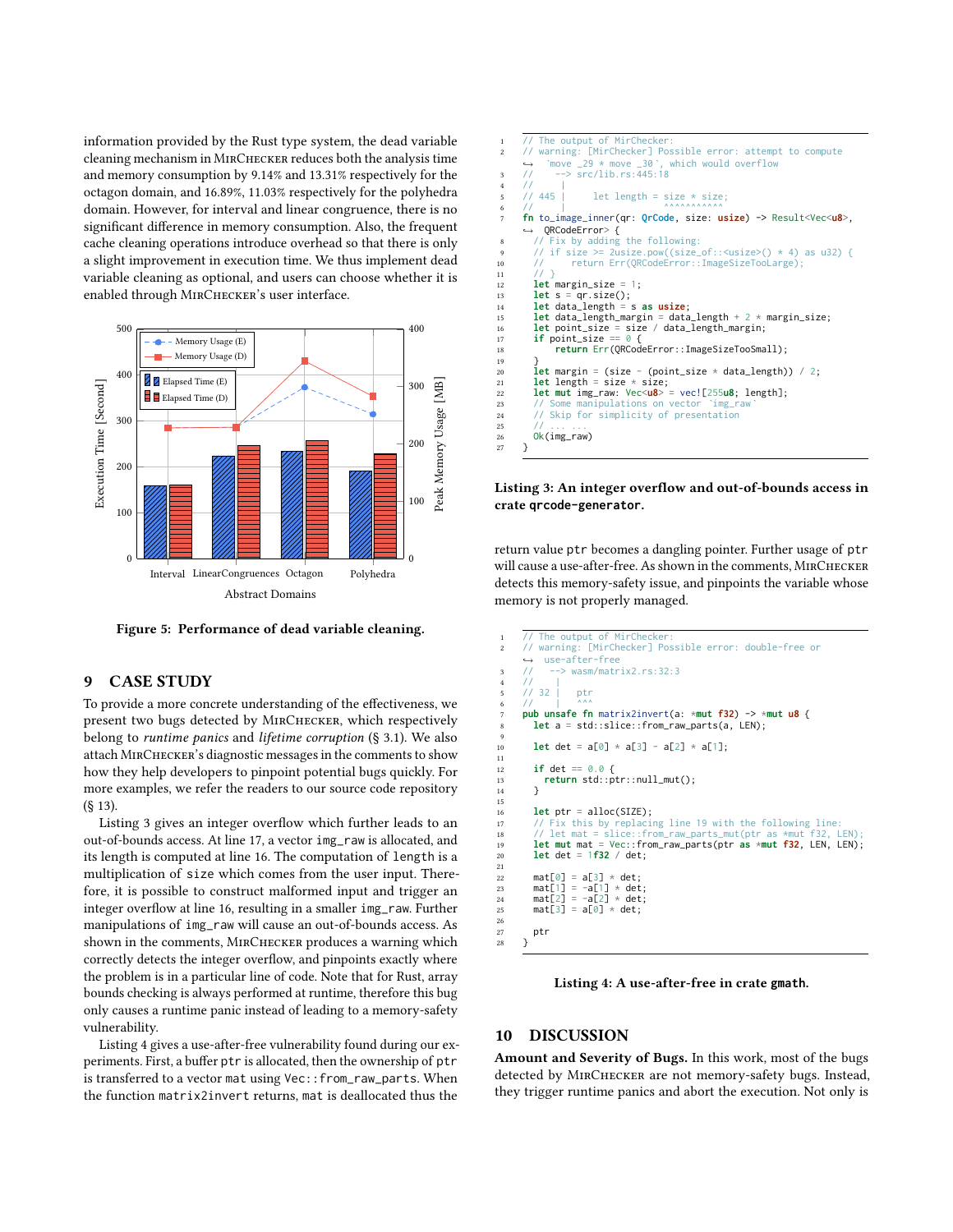the amount of unveiled bugs much smaller than many bug-finding efforts for C/C++, but most of the bugs also do not lead to damaging vulnerabilities. We argue that this is expected since Rust is memorysafe by default, therefore is reasonable that finding bugs in Rust programs requires more costs. This result coincides with other bugfinding techniques deployed in Rust, such as fuzzing [\[3\]](#page-12-3), where most bugs detected only cause denial-of-service attacks. From the perspective of Rust developers, this is a promising result because it reflects the fact that the codebases in the Rust ecosystem are pretty safe, and exploitable memory-safety bugs are rarely seen.

Limitations and Future Work. While we believe our mechanism captures the common pattern of currently known Rust vulnerabilities, the main limitation of our tool is that it is not exhaustive. The memory model we use is lightweight and syntax-driven thus it cannot handle all the memory operations. Many advanced features like closures and higher-order functions are ignored for simplicity. Dynamic dispatch of methods, inline assembly, concurrency, and FFI are out of the ability of MIRCHECKER. As a result, MIRCHECKER does not prove the the absence of bugs, and may miss bugs because of the unsupported features. However, we argue that, on the one hand, our goal is to provide a useful bug detection tool rather than enforcing rigorous formal verification. The missing support for these features will not impede the execution of MIRCHECKER, thus it can still produce useful diagnoses. On the other hand, since the structure of Rust MIR is complicated and subject to change, it requires too much engineering effort to be fully handled. Alternatively, we adopt our simple model and implement MirChecker as a handy tool for Rust developers. Note that further improvement and refinement of MirChecker are our future work.

## 11 RELATED WORK

Existing works on bug detection in Rust. Existing studies usually extend off-the-shelf static or dynamic analysis tools to perform bug detection on either Rust MIR or LLVM IR generated by the Rust compiler. For example, Lindner et al. [\[41\]](#page-13-40) use the famous symbolic execution engine KLEE [\[8\]](#page-13-32) to verify whether a program is panic-free. SMACK [\[48\]](#page-13-41) is a translator from the LLVM IR into the Boogie intermediate verification language [\[24\]](#page-13-42), and now it has been extended to support Rust [\[5\]](#page-13-43). Rust2Viper [\[33\]](#page-13-44) and its successor Prusti [\[2\]](#page-12-4) is a compiler plugin that utilizes user-provided specifications and a symbolic execution engine called Viper [\[45\]](#page-13-45) to verify functional correctness properties. CRUST [\[50\]](#page-13-46) is a test generation and model checking tool. It filters necessary functions that contain unsafe code and translates them into C code. The generated tests are checked by an off-the-shelf model checker CBMC [\[9\]](#page-13-47). Dewey et al. [\[26\]](#page-13-48) propose a fuzzing technique to detect runtime execution crashes. Qin et al. [\[47\]](#page-13-2) build two bug detectors for useafter-free and double-lock bugs according to their empirical studies on Rust security issues. SafeDrop [\[22\]](#page-13-25) focuses on the deallocation of heap memory and detects memory corruptions by performing alias analysis and taint analysis on Rust MIR. Miri [\[16\]](#page-13-49) is a Rust MIR interpreter that dynamically executes Rust code according to the operational semantics. When the interpreter gets stuck, it means there is an undefined behavior with respect to the operational semantics. Miri is designed for finding undefined behaviors instead of bug detection and has totally different functionalities

from any static analyzers. MIRAI [\[15\]](#page-13-38) is a formal verification tool that performs symbolic execution. It has a well-defined memory model for heap allocation. It enables users to add annotations and utilizes the SMT solver Z3 [\[23\]](#page-13-39) to prove the safety of Rust programs.

Our work differs from the previous efforts in that we build our tool based on Rust MIR so we fully leverage the type information provided by the Rust compiler. Also, MirChecker detects a broader category of bugs than most of the previous works do, and it does not require manual annotations such that one can easily use it with minimal effort.

Empirical studies on Rust security issues. Empirical studies [\[29,](#page-13-0) [42,](#page-13-1) [47,](#page-13-2) [53,](#page-13-3) [54\]](#page-13-4) on Rust security issues summarize some currently known bugs. Xu et al. [\[53\]](#page-13-3) collect bug reports from public datasets which contain all existing CVEs of Rust, and manually analyze the root cause and taxonomy. Qin et al. [\[47\]](#page-13-2) manually analyze hundreds of unsafe code usages in several open-source Rust projects, revealing the impacts of unsafe code on memory/concurrency safety. Evans et al. [\[29\]](#page-13-0) statistically analyze the usage of unsafe code in real-world Rust libraries and applications and claim that although Rust provides a way to encapsulate unsafe code, the propagation of unsafeness becomes a big challenge.

## 12 CONCLUSION

In this paper, we presented MirChecker, a numerical static analysis tool based on a combined abstract domain, which captures both numerical and symbolic values and mutually improves each other. It assists Rust developers in detecting potential defects in their programs. We implemented MIRCHECKER based on existing numerical abstract domains and constraint solvers and evaluated it by analyzing real-world Rust codebases. MIRCHECKER successfully revealed 17 runtime panics and 16 memory-safety issues that were unknown previously. Finally, we open-sourced MirChecker with various examples and datasets.

#### <span id="page-12-1"></span>13 AVAILABILITY

The source code, test scripts, and detailed information about bugs that we found are available online at:

<https://github.com/lizhuohua/rust-mir-checker>

## ACKNOWLEDGMENTS

The work of John C.S. Lui is supported in part by the RGC R4032-18. We would also like to express our gratitude to our shepherd Prof. Erik van der Kouwe and anonymous reviewers for their constructive comments. Thanks to all the crate maintainers who responded to our bug reports.

## **REFERENCES**

- <span id="page-12-0"></span>[1] Brian Anderson, Lars Bergstrom, Manish Goregaokar, Josh Matthews, Keegan McAllister, Jack Moffitt, and Simon Sapin. 2016. Engineering the Servo Web Browser Engine Using Rust. In Proceedings of the 38th International Conference on Software Engineering Companion (ICSE '16). 81–89.
- <span id="page-12-4"></span>[2] Vytautas Astrauskas, Peter Müller, Federico Poli, and Alexander J. Summers. 2019. Leveraging Rust Types for Modular Specification and Verification. Proceedings of the ACM on Programming Languages 3, OOPSLA (2019), 1–30.
- <span id="page-12-3"></span>[3] Rust Fuzzing Authority. 2021. Trophy Case. [https://github.com/rust-fuzz/trophy](https://github.com/rust-fuzz/trophy-case)[case](https://github.com/rust-fuzz/trophy-case)
- <span id="page-12-2"></span>[4] Roberto Baldoni, Emilio Coppa, Daniele Cono D'Elia, Camil Demetrescu, and Irene Finocchi. 2018. A Survey of Symbolic Execution Techniques. Comput. Surveys 51, 3 (2018), 1–39.